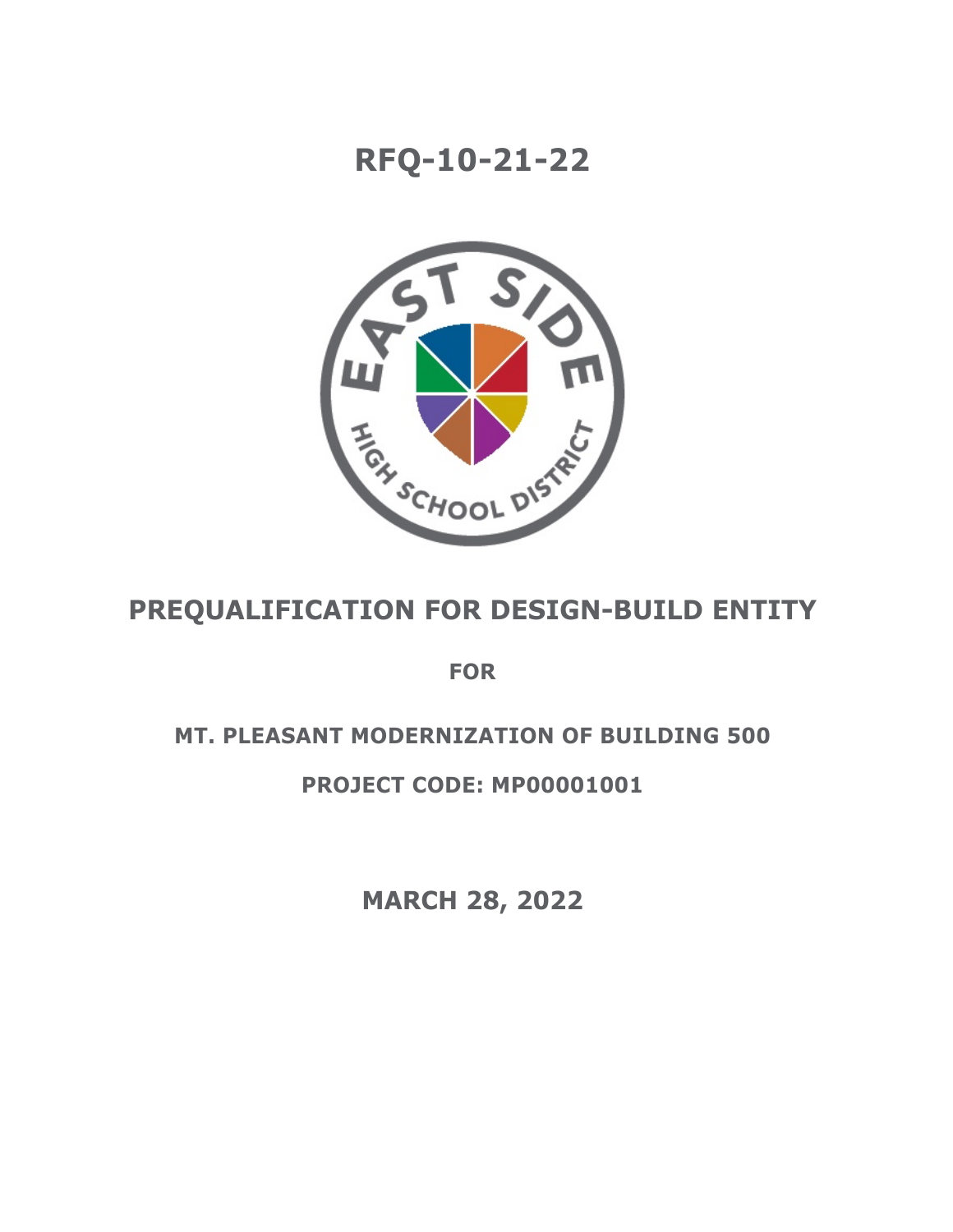## **TABLE OF CONTENTS**

- SECTION I. INTRODUCTION
- SECTION II. PROJECT BRIEF
- SECTION III. TIMELINE/SCHEDULE AND EVALUATION
- SECTION IV. GENERAL CONDITIONS
- SECTION V. INSTRUCTIONS FOR SUBMITTAL OF STATEMENT OF QUALIFICATION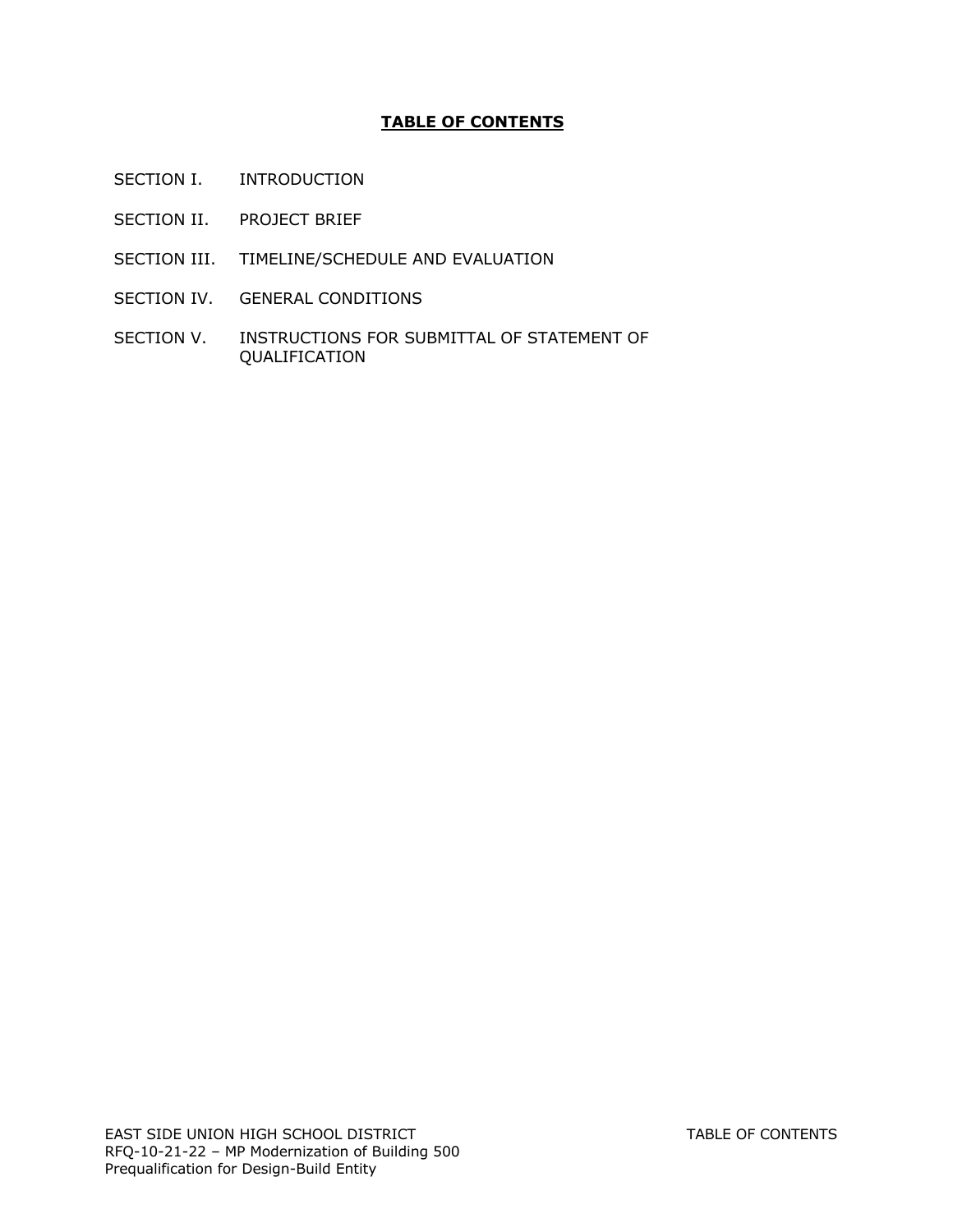## **Prequalification for Design-Build Entity Mt. Pleasant Modernization of Building 500 RFQ-10-21-22**

## *I. INTRODUCTION*

East Side Union High School District ("District"), established in 1950, serves over 24,000 students in grades 9-12 at 12 comprehensive high schools, five alternative education sites, seven child development centers, and six independent charter schools. The District offers a robust career technical education program through its magnet programs, California Academies, and an ROP JPA. The Adult Education Program serves an additional 8,100 students. The District has the fourth largest high school enrollment in the State and the largest in Northern California.

Located in the City of San Jose, Santa Clara County (Silicon Valley), the District encompasses 180 square miles, which geographically parallels approximately 14 miles of the East Foothills of the Valley. Within the East Side community of San Jose, there are approximately 161,092 households with a population of 574,502 residents. Seven feeder elementary districts send students to the District. The equitable community of this urban school district prides itself on its ethnic and cultural diversity. It is considered an ideal community because of its appealing climate, geographical location, and proximity to cultural centers and numerous institutions of higher learning.

#### **Proposition 39 Measures G, E, I, and Z**

In 2002, voters in the District approved Bond **Measure G** in the amount of \$298 million for the purpose of modernizing existing school facilities and building new facilities to support the changing needs of K-12 education in the District. A substantial portfolio of projects has been completed under Measure G with seven active projects to be completed.

In 2008, voters in the District approved Bond **Measure E** in the amount of \$349 million for the purpose of continuing the modernization of existing school facilities and building of new facilities to support the changing needs of K-12 education in the District. To date, over 100 Measure E projects have been completed with 36 active projects to be completed.

In 2012, voters in the District approved Bond **Measure I** in the amount of \$120 million for the purpose of continuing the modernization of existing school facilities and building of new facilities to support the changing needs of K-12 education in the District. To date, over 44 Measure I projects have been completed with 38 active projects to be completed.

In 2016, voters in the District approved Bond **Measure Z** in the amount of \$510 million for the purpose of continuing the modernization of existing school facilities and building of new facilities to support the changing needs of K-12 education in the District. Measure Z is the most current Bond Measure with 29 active projects to be completed and four projects still in design.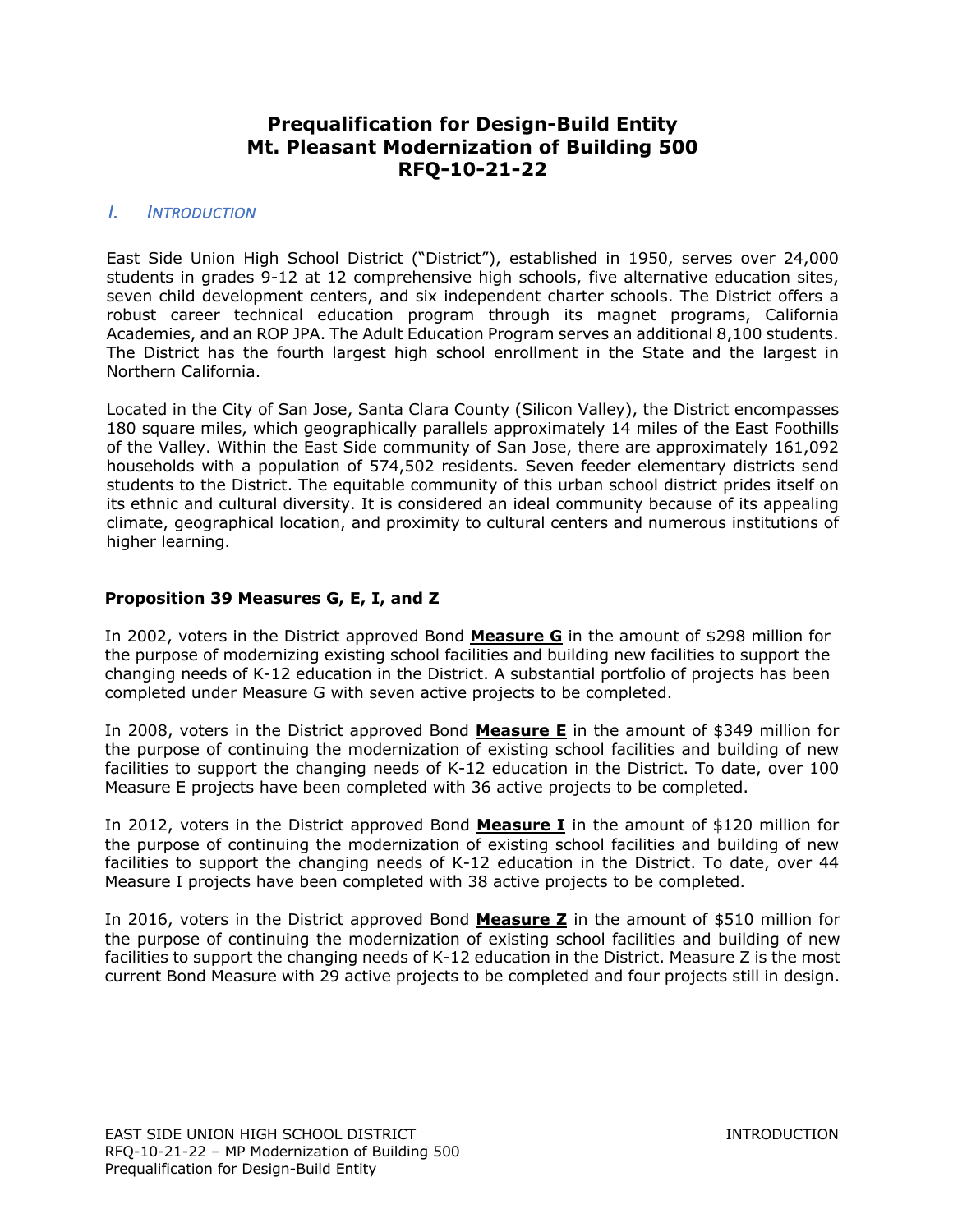## *II. PROJECT BRIEF*

The District is seeking to prequalify Design-Build Entities ("DBEs") or design-build teams to submit Statement of Qualification ("SOQ") for the design and construction of the District's **Mt. Pleasant Modernization of Building 500 Project** ("Project"), in accordance with Education Code section 17250.10 et seq. The top three DBE Respondents ("Respondents") that have been prequalified by the District in response to this Request for Qualifications ("RFQ") will be eligible to submit proposals in response to the District's subsequent Request for Proposals ("RFP") for the Project. The District's performance specifications, which the selected DBE must adhere to in delivering the Project, will be made available to the prequalified Respondents at the RFP stage.

The DBE must be appropriately licensed and registered in the State of California for architectural, engineering, and construction services as needed to complete the Project. In addition, the selected DBE shall have experience with both design and construction of publicschool facilities and in working with the Office of Public School Construction ("OPSC"), the Division of the State Architect ("DSA"), and Title 24 of the California Code of Regulations.

The DBE must be registered with the Department of Industrial Relations ("DIR") as required by law. The selected DBE will be required to comply with the Labor Code prevailing wage requirements and the District's bonding and insurance requirements. The DBE shall be required to work cooperatively with District staff, the Board of Education, all other technical consultants, the bridging architect, the project inspector, and any program and/or construction manager, retained by the District for the Project, Citizens' Bond Oversight Committee ("CBOC"), other District committees, and the community to facilitate timely and professional completion of the Project.

The selected DBE and its subcontractors shall comply with all applicable federal, state and local laws regarding COVID-19, including Vaccination and Testing Requirements.

#### *PROJECT BACKGROUND*

The Project is initiated for the improvements of Building 500 and surrounding areas to upgrade the kitchen, servery, and dining facility at Mt. Pleasant High School. The overall design will provide a contemporary and functional space where services, learning, and positive social interaction occur at Mt. Pleasant High School. The new dining facility will fulfill several campus objectives such as providing an environment where events can be staged, and where students can gather informally outside of the classroom. The indoor/outdoor experience will provide space for varied functions and groups and will need to maintain a comfortable scale in all configurations. It will support dining areas, student activities, and presentations. The site's unique proximities allow an inviting transition of unobstructed flow of indoor/outdoor spaces providing a seamless experience to/from the servery, dining facility, outdoor seating, and adjacent learning center.

#### *ESTIMATED COST*

The expected cost of the Project, inclusive of all design and construction phase services as described above, is estimated to be **\$13,250,000.00**.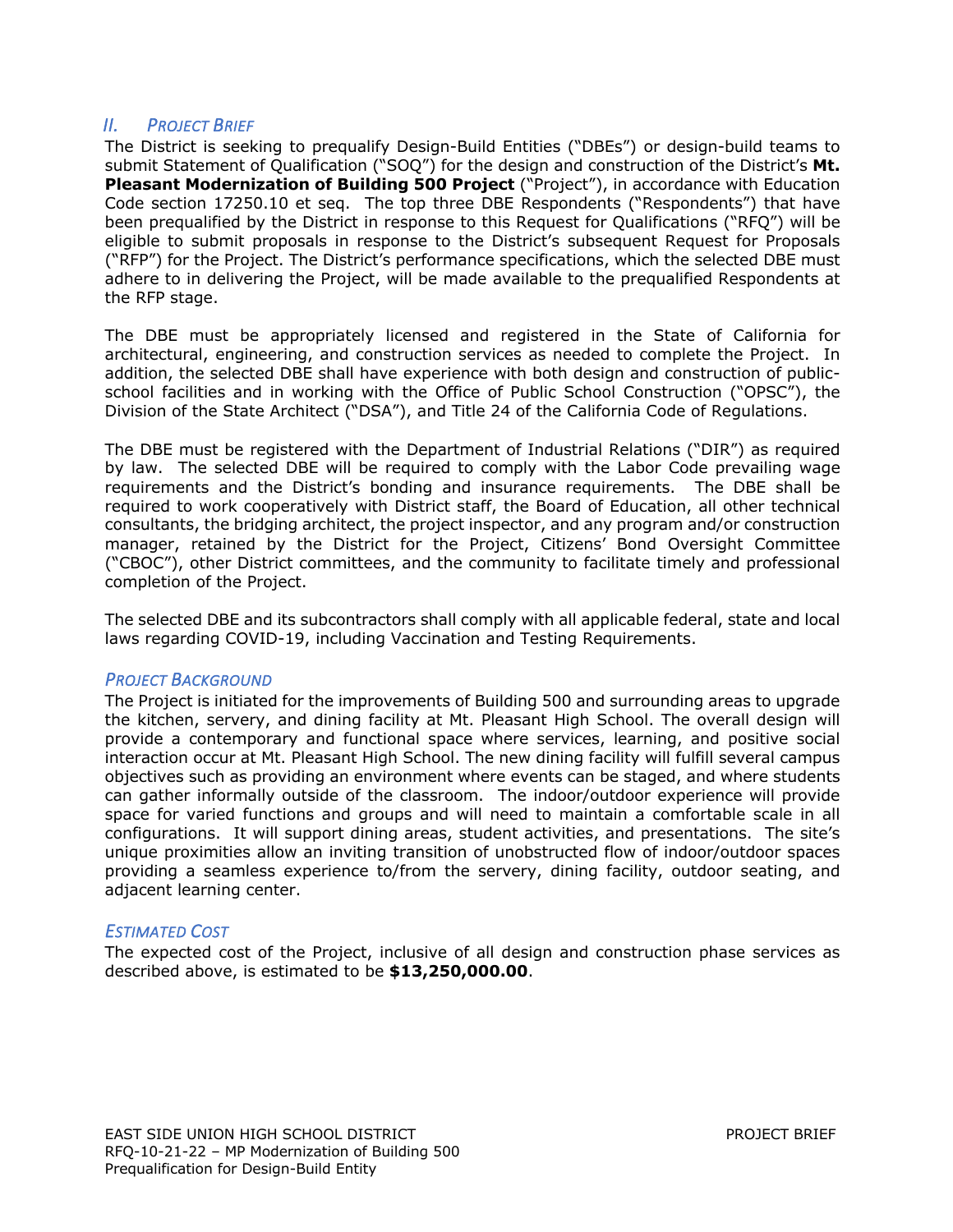#### *ESTIMATED PROJECT DURATION*

The contract duration is estimated to be **942 calendar days** but will be established in the RFP. Liquidated damages will apply to late completion and the amount of the liquidated damages will be set in the RFP.

The campus will be occupied during the design and construction of this project.

#### *PROJECT LABOR AGREEMENT*

This project will be completed under the District's Project Labor Agreement (PLA).

#### *BRIDGING/CRITERIA ARCHITECT*

The District has engaged Gould Evans as its architectural firm to assist in the development of design criteria documents specific to the Project. Accordingly, Gould Evans shall not be eligible to participate with any Respondents. Any Respondents proposing Gould Evans, or any individual affiliated with Gould Evans for this project, as part of its design team will be considered nonresponsive and grounds for disqualification. (See Board Bylaw 9270 - Link below) Conflict of Interest, identifying other conflict-of-interest prohibitions on participating as part of a Respondent.

http://go.boarddocs.com/ca/esuhsd/Board.nsf/goto?open&id=BFAU5Q76EBA4

#### *STIPEND*

A \$7,500 stipend will be paid to the Respondents who complete the entire RFQ and RFP process, but who are not selected for award of contract.

[REMAINDER OF PAGE INTENTIONALLY LEFT BLANK]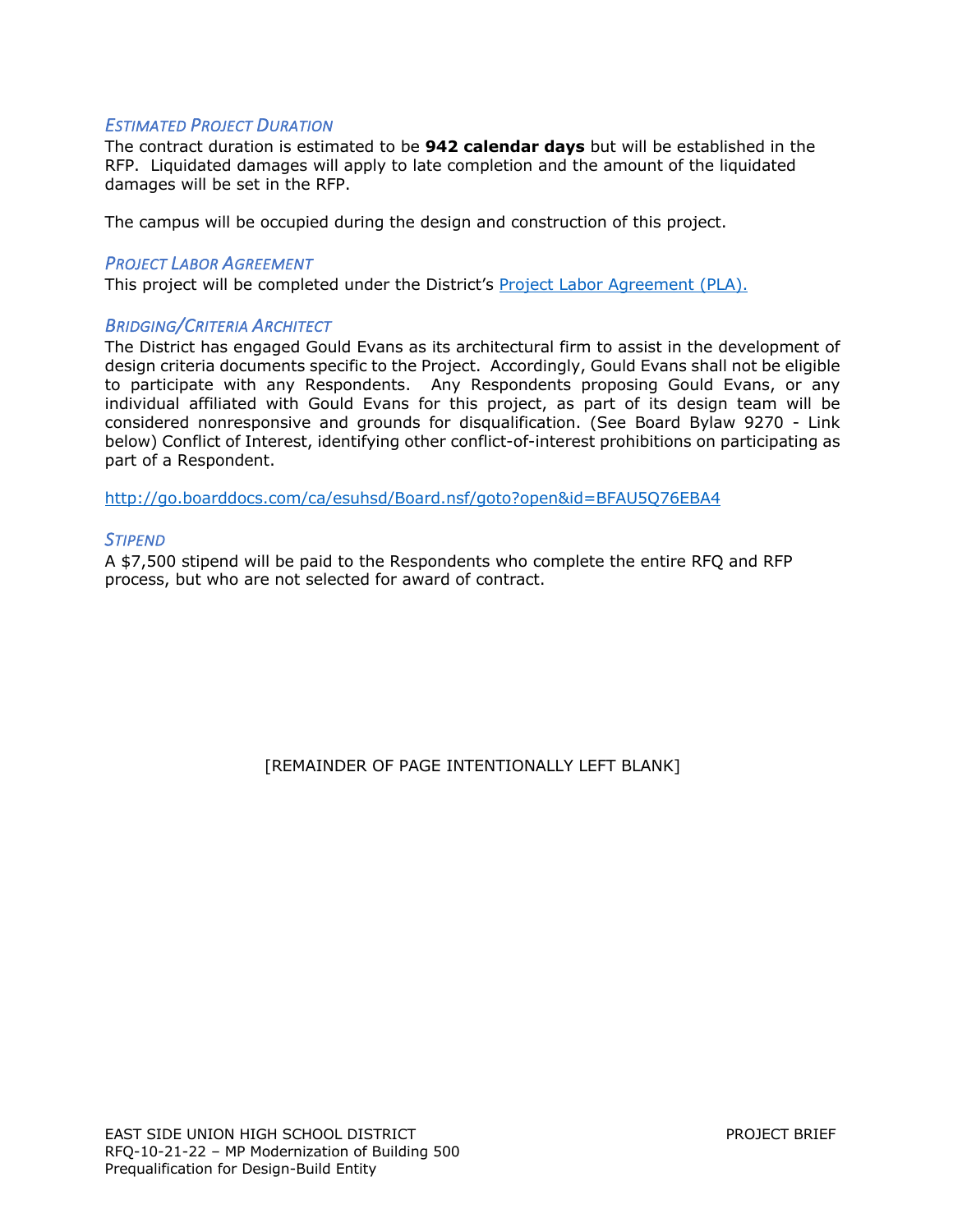## *III. TIMELINE/SCHEDULE AND EVALUATION*

## *A. RFQ Schedule*

The District anticipates the general schedule/milestones below; however, this is not a schedule-based contract. These dates are estimates and may change.

| <b>ACTION ITEM/DESCRIPTION</b>                         | <b>SCHEDULE</b>           |
|--------------------------------------------------------|---------------------------|
| Release of RFQ                                         | March 28, 2022            |
| Request for Information Due                            | April 12, 2022 at 2:00 PM |
| Last Day for District to issue any addenda             | April 14, 2022 at 2:00 PM |
| SOQ DUE**                                              | April 19, 2022 at 2:00 PM |
| Notice to Prequalified Respondents                     | Week of May 02, 2022      |
| Anticipated Release of RFP to Prequalified Respondents | Late May 2022             |

*\*\*Oral, telegraphic, facsimile, telephone, or email SOQs will not be accepted. SOQs received after this date and time will not be accepted.*

| <b>ANTICIPATED RFP TIMELINE</b>                        |                         |
|--------------------------------------------------------|-------------------------|
| Anticipated Release of RFP to Prequalified Respondents | Week of May 23, 2022    |
| 1 <sup>st</sup> Confidential Meeting                   | Week of June 13, 2022   |
| 2 <sup>nd</sup> Confidential Meeting                   | Week of July 5, 2022    |
| 3rd Confidential Meeting                               | Week of July 26, 2022   |
| <b>RFP DUE</b>                                         | Week of August 15, 2022 |
| <b>DBE Presentations</b>                               | Week of August 29, 2022 |
| Anticipated Board Award                                | October 2022            |

[REMAINDER OF PAGE INTENTIONALLY LEFT BLANK]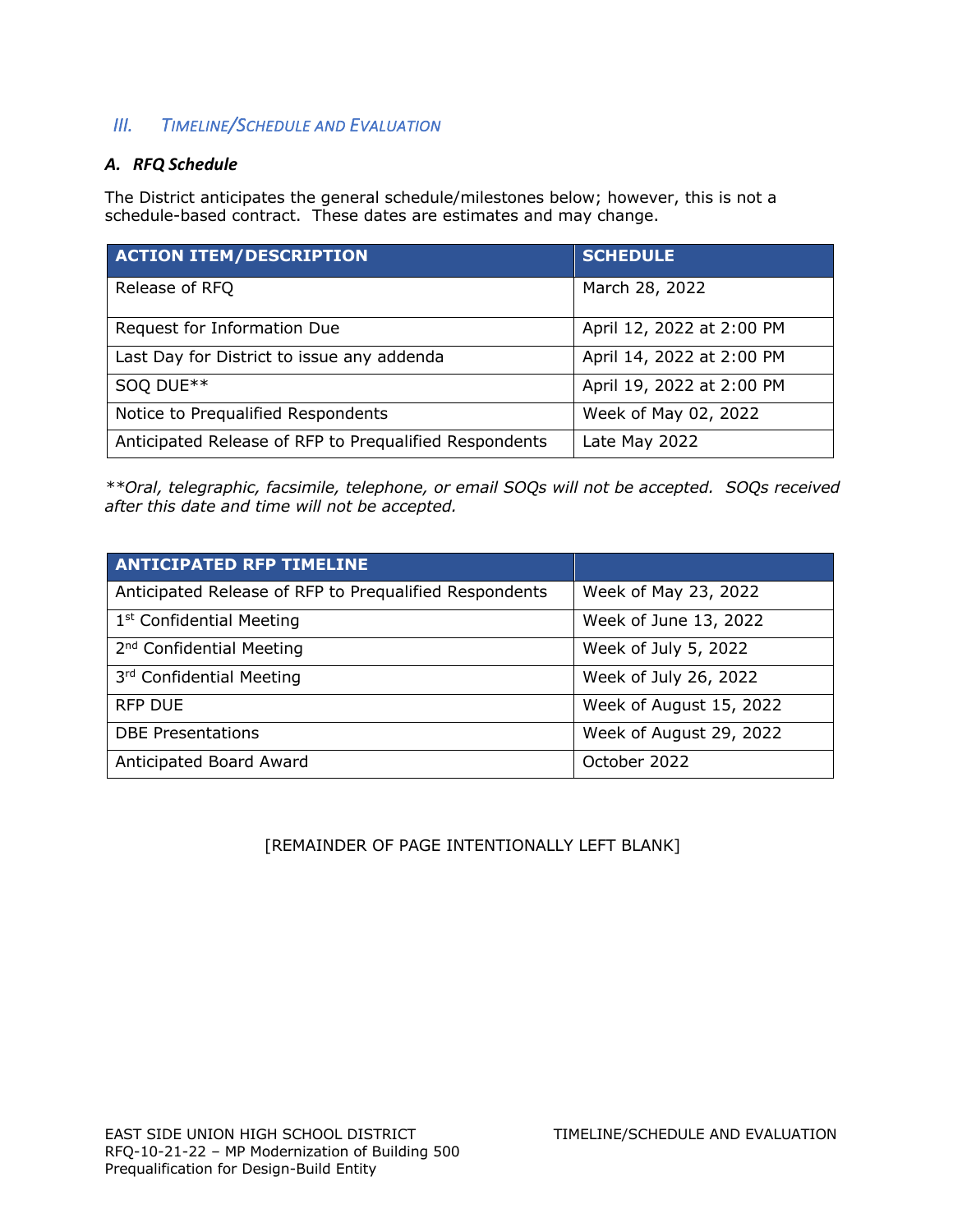## *B. Selection Criteria*

Statement of Qualifications will be evaluated under the following factors and score weight:

| <b>FACTOR</b>                          | <b>DESCRIPTION</b>                                                                                                                       | <b>WEIGHT</b> |
|----------------------------------------|------------------------------------------------------------------------------------------------------------------------------------------|---------------|
| Design Experience &<br>Expertise       | Design-Build Architect must have sufficient<br>experience and expertise to design the project<br>that is being requested                 | 30            |
| Construction<br>Experience & Expertise | Design-Build Contractor must have sufficient<br>experience and expertise that matches the project<br>description                         | 40            |
| Safety Record                          | Design-Build Contractor will include their safety<br>record performed on past projects                                                   | 10            |
| Skilled and Trained<br>Labor Force     | Design-Build contractor must demonstrate their<br>ability to meet the requirements of AB 1358 for<br>Skilled and Trained Labor Force     | 10            |
| Violations and/or<br>disputes          | Design-Build team must list any violations and/or<br>disputes that any of their team members may<br>have been or are being involved with | 10            |
| <b>MAXIMUM SCORE: 100 Points</b>       |                                                                                                                                          |               |

## [REMAINDER OF PAGE INTENTIONALLY LEFT BLANK]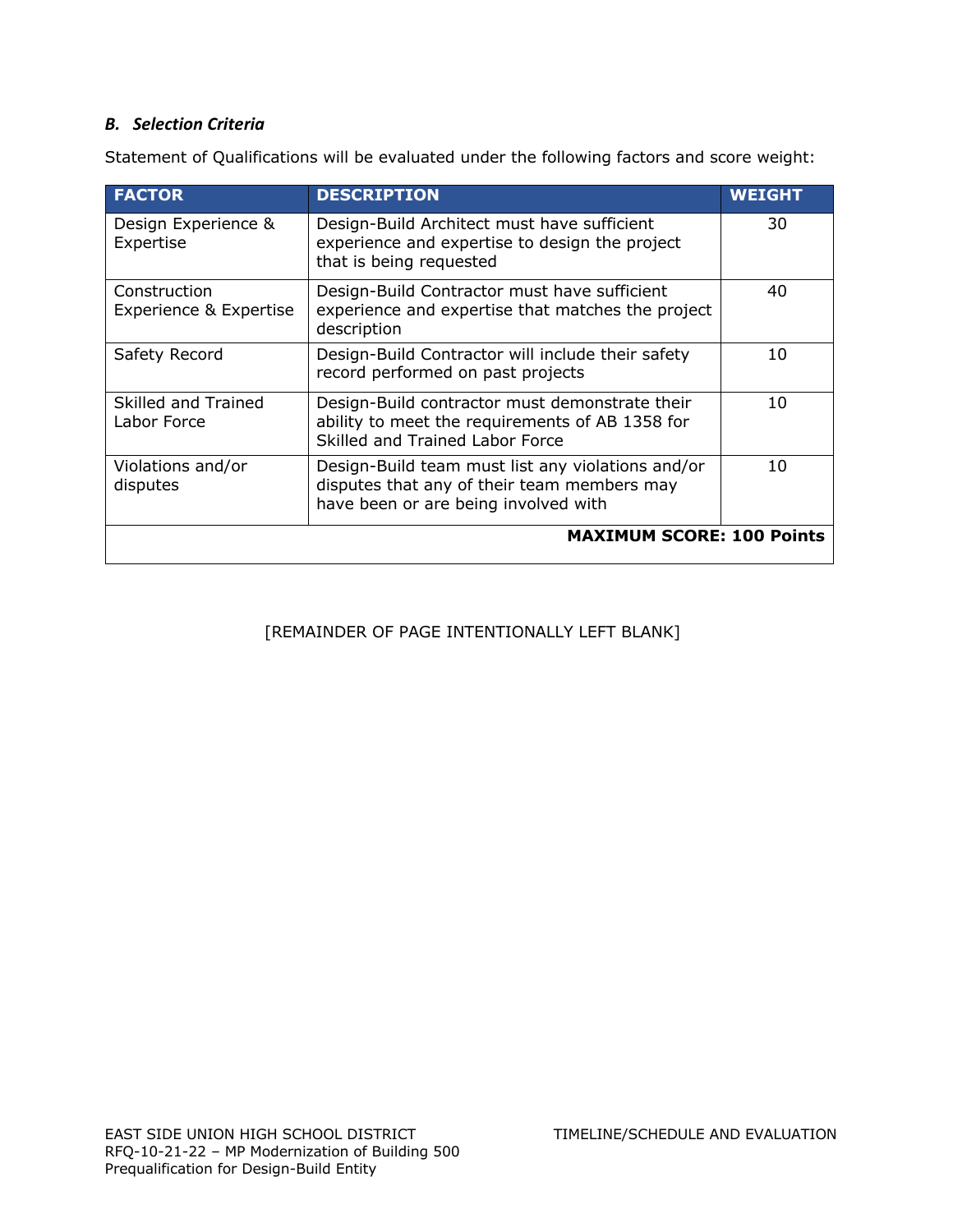## *IV. GENERAL CONDITIONS*

#### *A. Design-Build Procurement Process*

Pursuant to Education Code section 17250.25, procurement of a DBE will follow two (2) phases:

- 1. Phase  $1$ : Prequalification The District incorporates by reference the prequalification application and evaluation system through PlanetBids.com. All contractors and Mechanical, Electrical, and Plumbing ("MEP") subcontractors are required to be prequalified pursuant to the District's prequalification requirements, per PCC 20111.6. In this RFQ, the District is requesting SOQs based on the significant factors the District reasonably expects to consider in evaluating qualifications identified in Section V (Instructions for Submittal of SOQS) below.
- 2. Phase 2: Design-Build Competition The District will issue an RFP, inviting the top three prequalified Respondents to submit competitive proposals for the Project. The District will use a best value selection method for evaluating proposals. The procedure for final selection will be as follows:
	- a. The District may, at its discretion, request proposal revisions and hold discussions and negotiations with responsive proposers. The RFP will define applicable procedures to ensure that discussions or negotiations are conducted in good faith.
	- b. The District will rank responsive proposers based on a determination of value provided but shall not be required to rank more than three (3) proposers.
	- c. The District will evaluate responsive proposals using only the criteria and selection procedures specifically identified in the RFP.
	- d. The District will award the contract, if at all, to the responsible DBE whose proposal is determined by the District to be the best value.

Per District Policy, any person or entity that has performed or is performing services for District relating to the solicitation of this design-build project will not be eligible to submit as a designbuild entity or join a design-build team.

If applicable, Respondents who are submitting a SOQ to the District must indicate deviations in a separate specification sheet attached to the SOQ.

In the event of any conflicts or ambiguities between these instructions and State or Federal laws, regulations or rules, then the latter shall prevail.

#### *B. Request for Information*

Any explanation requested by the Respondents regarding the meaning or interpretation of this RFQ must be submitted via PlanetBids.com. Oral explanations or instructions will not be binding. In the interest of fairness and an open process, the District will furnish information concerning this RFQ with an addendum via PlanetBids.com.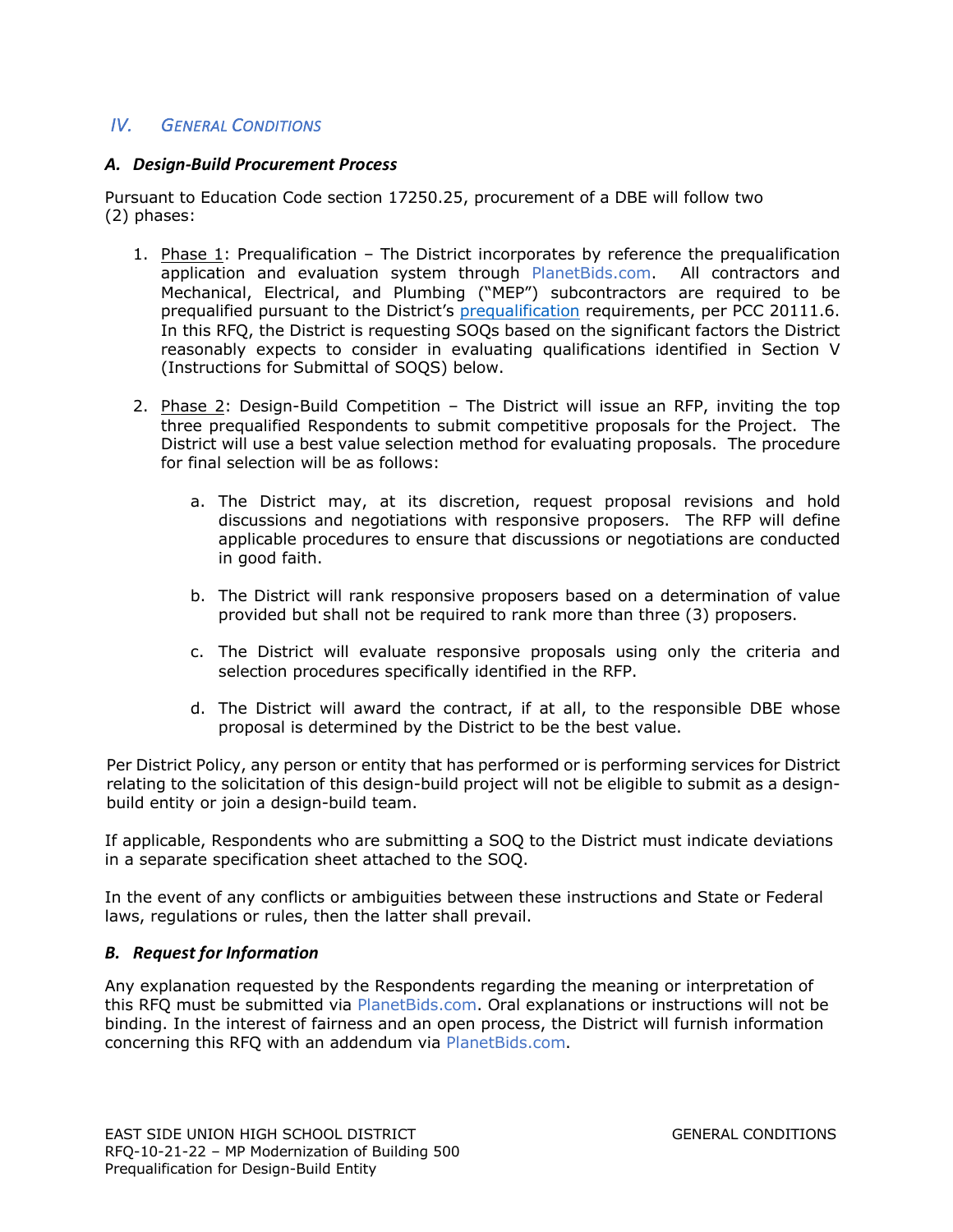## *C. Full Opportunity*

The District hereby affirmatively ensures that all Respondents including Disadvantaged Business Enterprises ("DBE"), Small Local Business Enterprise ("SLBE"), Small Emerging Local Business Enterprise ("SELBE"), and Disabled Veterans Business Enterprise ("DVBE") firms shall be afforded full opportunity to submit qualifications in response to this RFQ and will not be discriminated against on the basis of race, color, national origin, ancestry, disability, gender, transgender status, political affiliation, or religion in any consideration leading to the award of contract.

## *D. Limitations*

This RFQ is neither a formal request for proposal, nor an offer by the District to contract with any party responding to this RFQ. The District reserves the right to add additional prequalified Respondents for consideration after distribution of this RFQ. All decisions concerning selection of the DBE will be made in the best interest of the District. The issuing of a subsequent RFP and awarding of the contract pursuant to the subsequent RFP, if at all, is at the sole discretion of the District.

The District makes no representation that participation in this RFQ process will lead to an award of contract or any consideration whatsoever. The District shall in no event be responsible for the cost of preparing any SOQ or other response to this RFQ.

SOQs are not public records and are not open to public inspection. All information provided will be kept confidential to the extent permitted by law. The contents, however, may be disclosed to third parties for purpose of verification or investigation. State law requires that the names of Respondents applying for prequalification status shall be public records subject to disclosure.

## *E. Restrictions on Lobbying and Contacts*

From the period beginning on the date of the issuance of this RFQ and ending on the date of the award of the contract, no person, or entity submitting in response to this RFQ, nor any officer, employee, representative, agent, or consultant representing such a person or entity shall contact through any means or engage in any discussion regarding this RFQ, the evaluation or selection process/or the award of the contract with any member of the District, Board of Education, selection members, or any member of the CBOC. Any such contact shall be grounds for disqualification of the Respondent submitting a SOQ.

## *F. Final Determination*

Prequalification is at the sole discretion of the District. The District reserves the right to waive any irregularities, informalities, and omissions in the information contained in any SOQ, reject any SOQs, and to make all final determinations. The District further reserves the right to suspend or rescind prequalification at any time based on subsequently learned information.

Each SOQ must be certified under penalty of perjury. If any information provided by a respondent becomes inaccurate, the respondent must immediately notify District and provide updated, accurate information in writing, under penalty of perjury.

Incomplete SOQs will be considered nonresponsive and grounds for disqualification. The District retains the sole discretion to determine issues of compliance and to determine whether a respondent is responsive and qualified.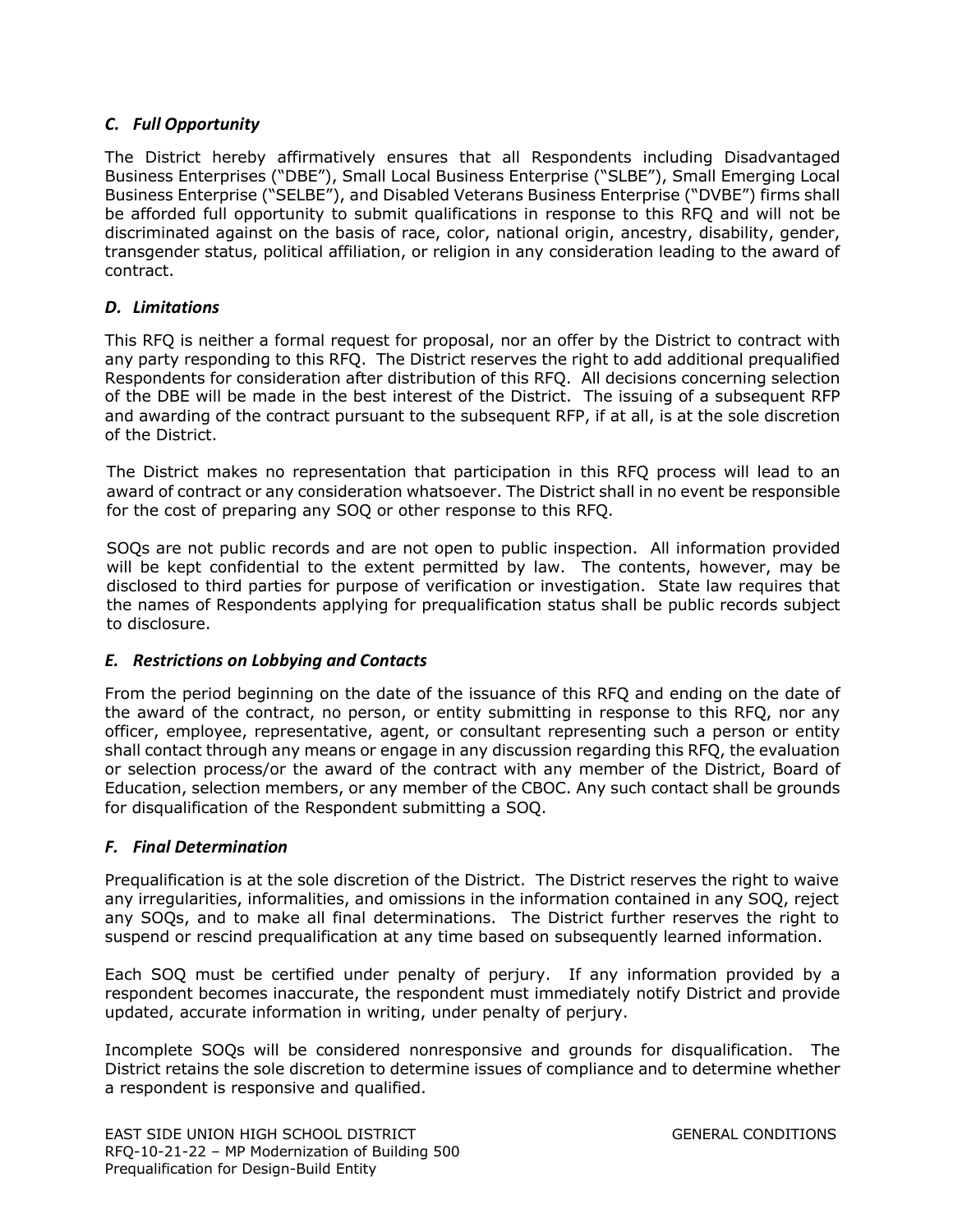## *V. INSTRUCTIONS FOR SUBMITTAL OF STATEMENT OF QUALIFICATION*

The purpose of this SOQ is to demonstrate the DBE's ability to design and construct public works project. The Respondent's completed SOQ shall be clear, concise, and well-organized. Please index and number all pages (tabbed and labeled organization is appreciated).

DBE must submit the SOQ through PlanetBids.com. DBE seeking clarification of the process should submit their questions in writing via PlanetBids.com.

A completed Statement of Qualification submittal will include the following:

**Cover Letter** – DBE will submit an **Introductory Letter** (one page), addressed to Julio Lucas, Senior Manager of the Bond Program and include the following: the legal name of the DBE team, contact person, address, telephone, and website, as well as email addresses of principal contacts.

**Table of Contents** – A **Table of Contents** (one page) of the material contained in the submittal should follow the Cover Letter.

**Application** – Submitter shall include a completed **Application** attached to this document, as **Exhibit A** and **Exhibit B**

**Exhibit A** – The **Description of Qualification** should include the following sections:

- A. Experience A Comprehensive Narrative
- B. Established Performance History
- C. Team Organization (one page) and Resumes of Proposed Key Personnel (one page per proposed member)
- D. Supplemental Information Optional (one page)
- E. Insurance Information

**Exhibit B** – The **Qualification Application** should include the following sections:

- A. Design-Build Entity Team Information
- B. General Contractor Information
- C. Architect of Record Information
- D. Civil Engineer Information
- E. Structural Engineer Information
- F. Mechanical Engineer Information
- G. Electrical Engineer Information
- H. Plumbing Information
- I. Other Principal Engineer Information (if applicable)
- J. Pass/Fail Questionnaire
- K. Signature Page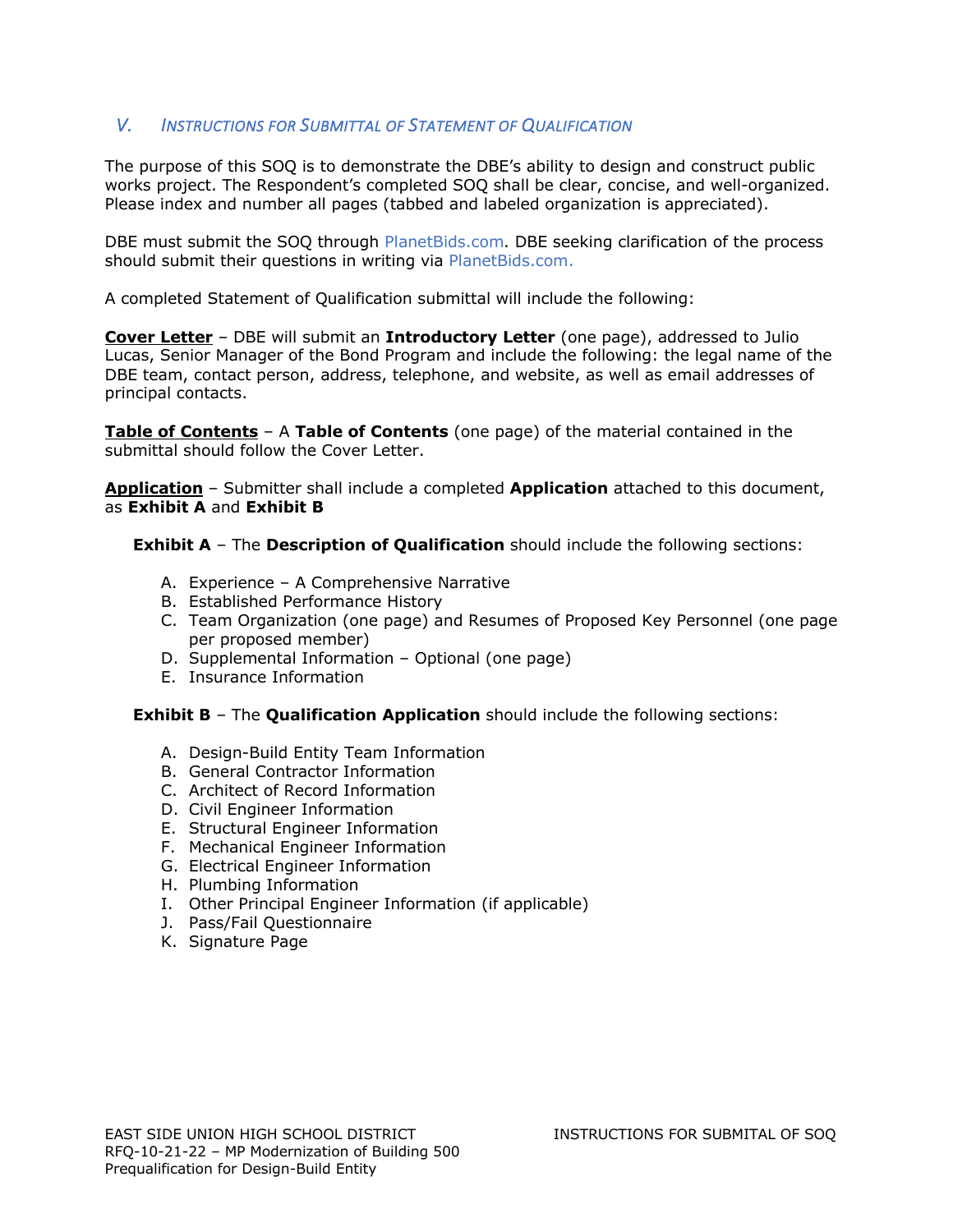## **EXHIBIT A Description of Qualification**

#### **A. Experience – A Comprehensive Narrative**

Provide a Comprehensive Narrative of the Design-Build services for public works construction offered by the DBE team. Respondents should demonstrate how they either match or closely approximate the significant factors below by providing the following information:

- Design experience and expertise
- Construction experience and expertise
- Describe the firm's acceptable safety record
- Explain the firm's enforceable commitment to use a skilled and trained workforce for the Project, as applicable
- Capacity to obtain required bonds and insurance of the Project. Submitter shall provide a letter from an insurance company confirming submitter's bonding capacity
- Financial capacity to complete the Project

#### **B. Established Performance History**

- List at least two recent projects in which the DBE has participated as a contractor, builder, designer, architect, or designer-builder during the past five (5) years with a contract value of at least Ten Million Dollars (\$10,000,000)
- Include all projects for California K-12 school district(s) and California community college district(s) performed by the DBE or one of entities that is part of the DBE. Projects with DSA review must be included for consideration.
- List any violations and/or disputes that any of the team members may have been or are being involved with
- Provide any other information that would assist the District in understanding the DBE's capacity to efficiently and effectively complete the Project

## **C. Team Organization and Resumes of Proposed Key Personnel**

The District is interested in knowing more about the people and their background associated with the DBE. Identify key personnel that would be assigned to work on this Project.

• Provide a Project Organization Chart which shows all firms and names of team members, including subcontractors (i.e. structural, civil, mechanical, electrical, plumbing, and other principal engineer) that the DBE is prequalifying in this SOQ. General Contractors are free to list their known subcontractors.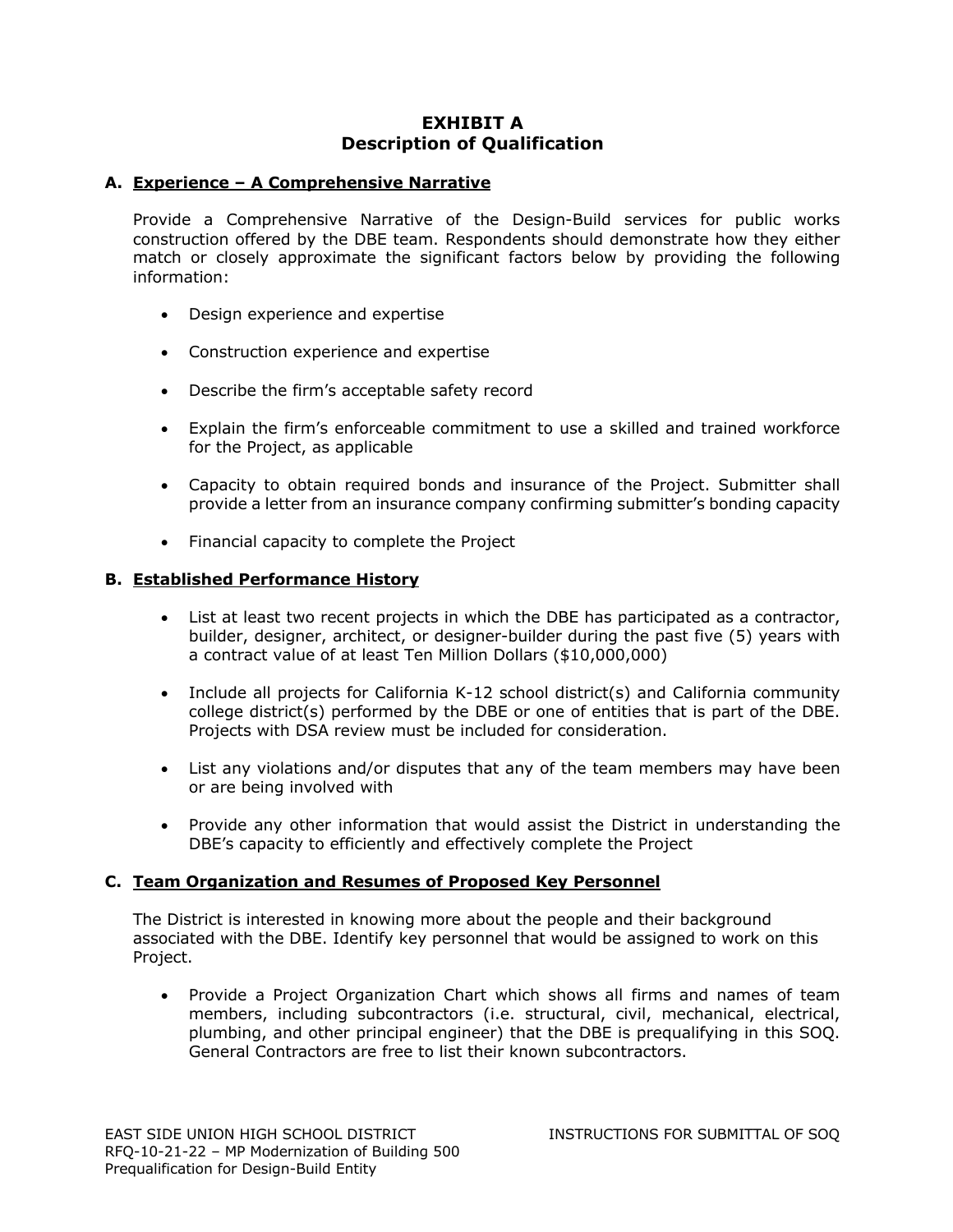- Provide a resume for each DBE team member:
	- o Name
	- o Years with company
	- o Years of experience
	- o List a minimum of three public educational projects
	- $\circ$  List all required license numbers, registration numbers, certification(s), and affiliation(s) to design and construct the Project, with no recent revocations or suspensions
	- o Any additional information

## **D. Supplemental Information – Optional**

District may use other sources of information outside of the SOQs to investigate respondents or verify answers. District's investigation may extend beyond contacting project references identified in the SOQs. After completing its evaluation, the District will notify respondents selected for prequalification.

• Respondents may add supplementary information if such information would assist in the analysis of the SOQ.

#### **E. Insurance Information**

Submitter shall provide a letter from an insurance company confirming that the surety will provide Submitter the minimum coverage(s) and amounts(s) included herein:

Required Insurance:

- a. Comprehensive General Liability, Insurance coverage amount(s) shall be no less than: Comprehensive General Liability - \$2,000,000 for each occurrence - \$4,000,000 general aggregate limit.
- b. Comprehensive Automobile Liability, covering allowed, non-owned, and hired vehicles. Insurance coverage amount(s) shall be no less than: \$2,000,000 each person Bodily Injury - \$2,000,000 each occurrence Bodily Injury - \$2,000,000 each occurrence Property Damage.
- c. Worker's Compensation Insurance, in accordance with the most recently amended version of the "Workers' Compensation Insurance and Safety Act". Insurance coverage amount(s) shall be that amount established by the State.
- d. Professional Liability ("Errors and Omissions") Insurance covering DBE's activities, in the amount not less than \$2,000,000.00 with an insurance carrier satisfactory to District for the period covered by this Agreement.
- e. Builder's Risk Insurance, Design/Builder shall procure and maintain Builder's Risk, the cost shall be consistent with the total replacement cost of all insurable Work of the Project included within the Contract Documents.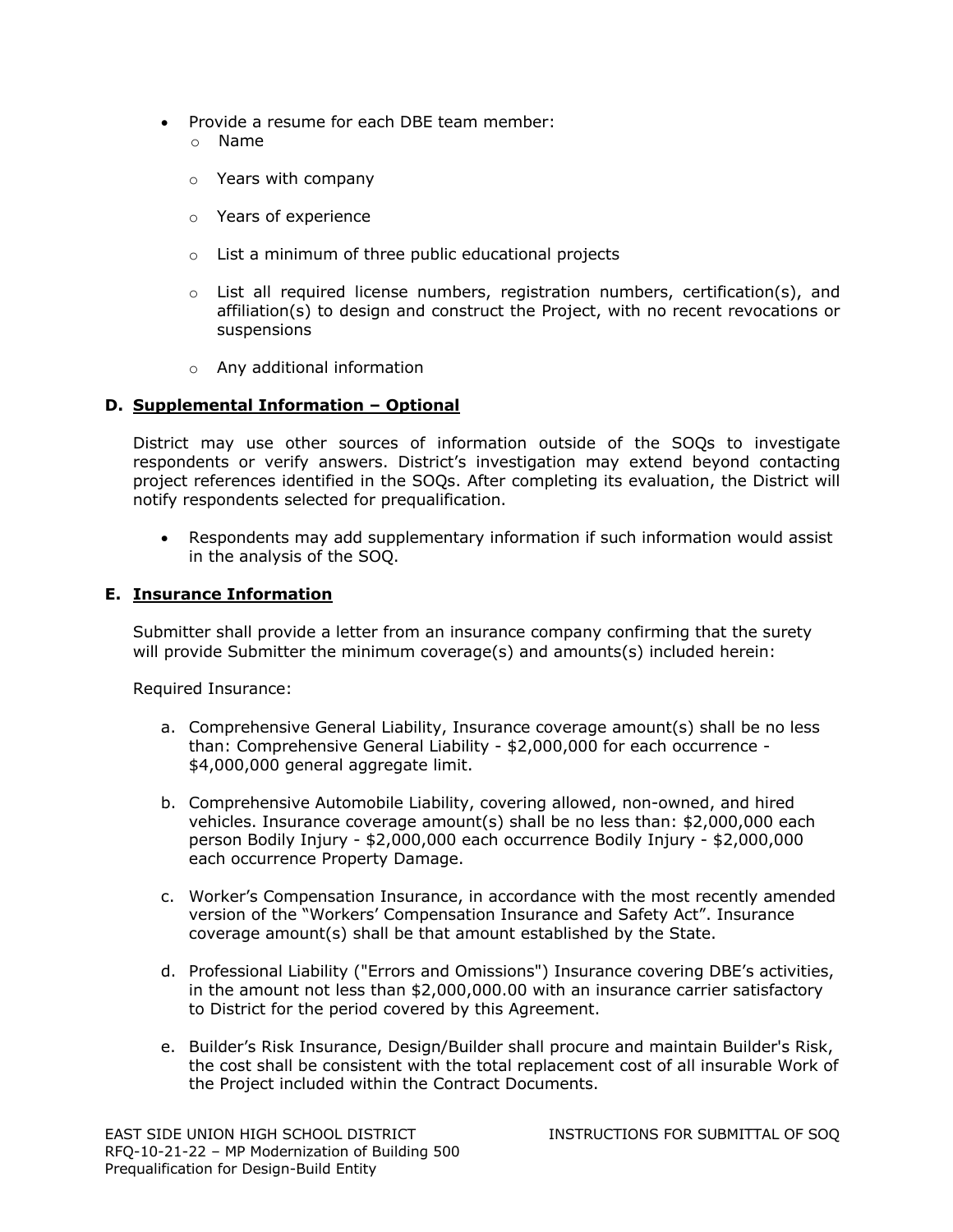- f. Other Requirements:
	- i. DBE shall furnish the District a Certificate of Insurance prior to commencement of work. Upon request by the District, DBE shall provide a certified copy of any insurance policy to the District within ten (10) working days.
	- ii. The insurance company or companies shall provide signed copies of the specified endorsements for each policy. DBE shall submit endorsement copies within thirty (30) days of execution of this Agreement. Said endorsement must name ESUHSD, its agents and representatives as additionally insured.
	- iii. Certificates and policies shall state that the policies not be canceled or reduced in coverage or changed in any other material aspect without thirty (30) days prior written notice to the District

Provide details of DBE's insurance history for previous 5 years:

| Agency Name:      |  |
|-------------------|--|
| Contact Name:     |  |
| Phone:            |  |
| Email Address:    |  |
| Carrier:          |  |
| A.M. Best Rating: |  |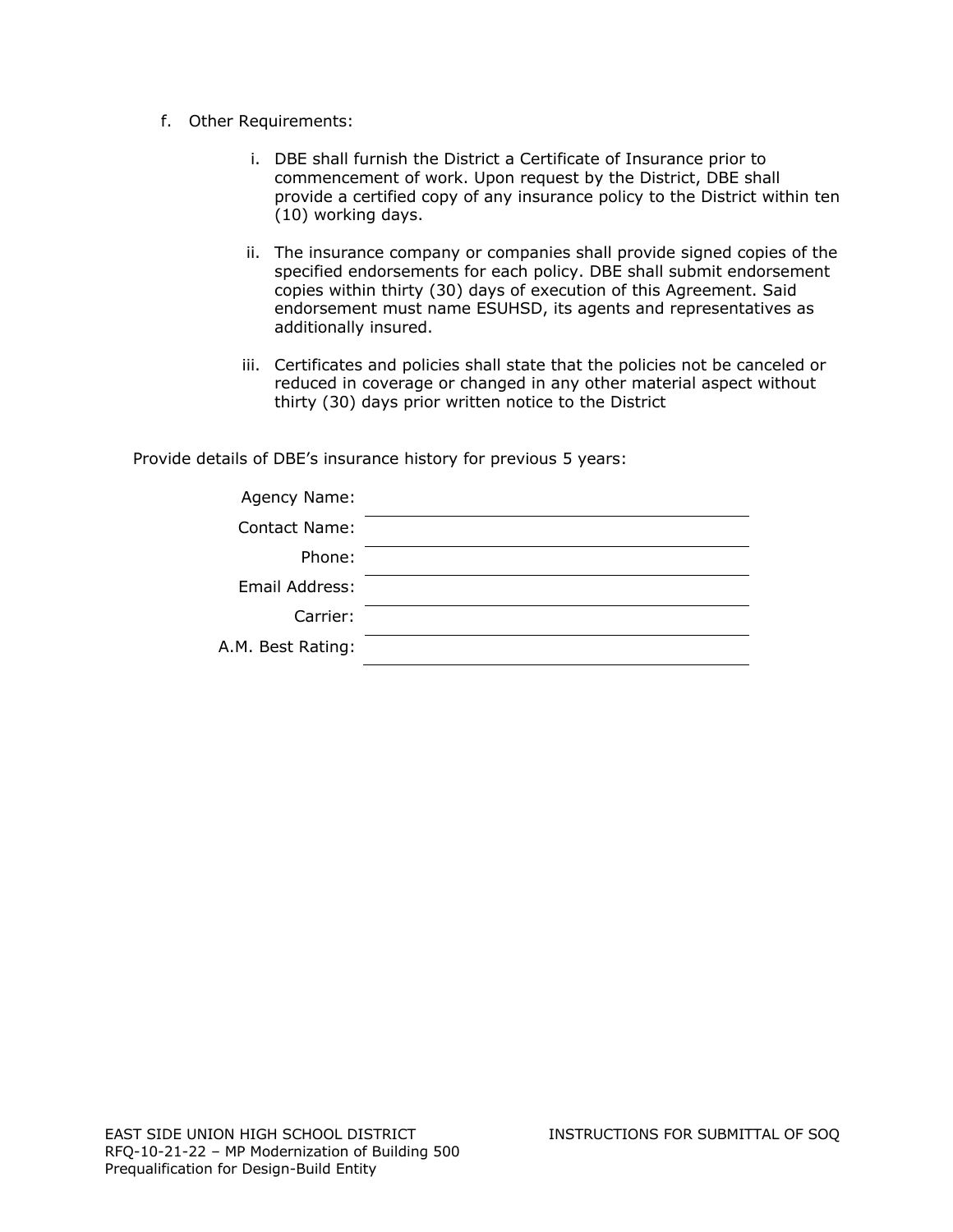## **EXHIBIT B Qualification Application**

Respondents shall complete the application below and submit in accordance with instructions provided by the District.

## **A. DESIGN-BUILD ENTITY TEAM INFORMATION**

| Other Principal Engineer                       |                                                                                                                       |
|------------------------------------------------|-----------------------------------------------------------------------------------------------------------------------|
|                                                |                                                                                                                       |
| Design-Build Entity<br>Primary Contact Person: | <u> 1989 - Johann Barnett, fransk politik (d. 1989)</u>                                                               |
| Address:                                       | <u> 1989 - Johann Stoff, deutscher Stoff, der Stoff, der Stoff, der Stoff, der Stoff, der Stoff, der Stoff, der S</u> |
| Phone:                                         | <u> 2000 - Andrea Andrew Maria (h. 1878).</u>                                                                         |
| Email:                                         | <u> 1980 - Jan Samuel Barbara, margaret eta idazlearia (h. 1980).</u>                                                 |
|                                                |                                                                                                                       |
|                                                |                                                                                                                       |
|                                                |                                                                                                                       |
|                                                |                                                                                                                       |
|                                                | Insurance Co.'s Agent: <u>Insurance</u> Co.'s Agent: 1999                                                             |
| Agent's Phone:                                 |                                                                                                                       |

If the DBE is a corporation, limited liability company, partnership, joint venture, or other legal entity, identify all shareholders, partners, or members known at the time of submitting the SOQ who will perform work on the Project (as Appendix A1). (PCC 22164(3)(A))

If the proposed DBE is a corporation, limited liability company, partnership, joint venture, or other legal entity (PCC 22164(3)(F)), attach a copy of the organizational documents or agreement committing to form the organization (as Appendix A2). Failure to attach will result in automatic disqualification.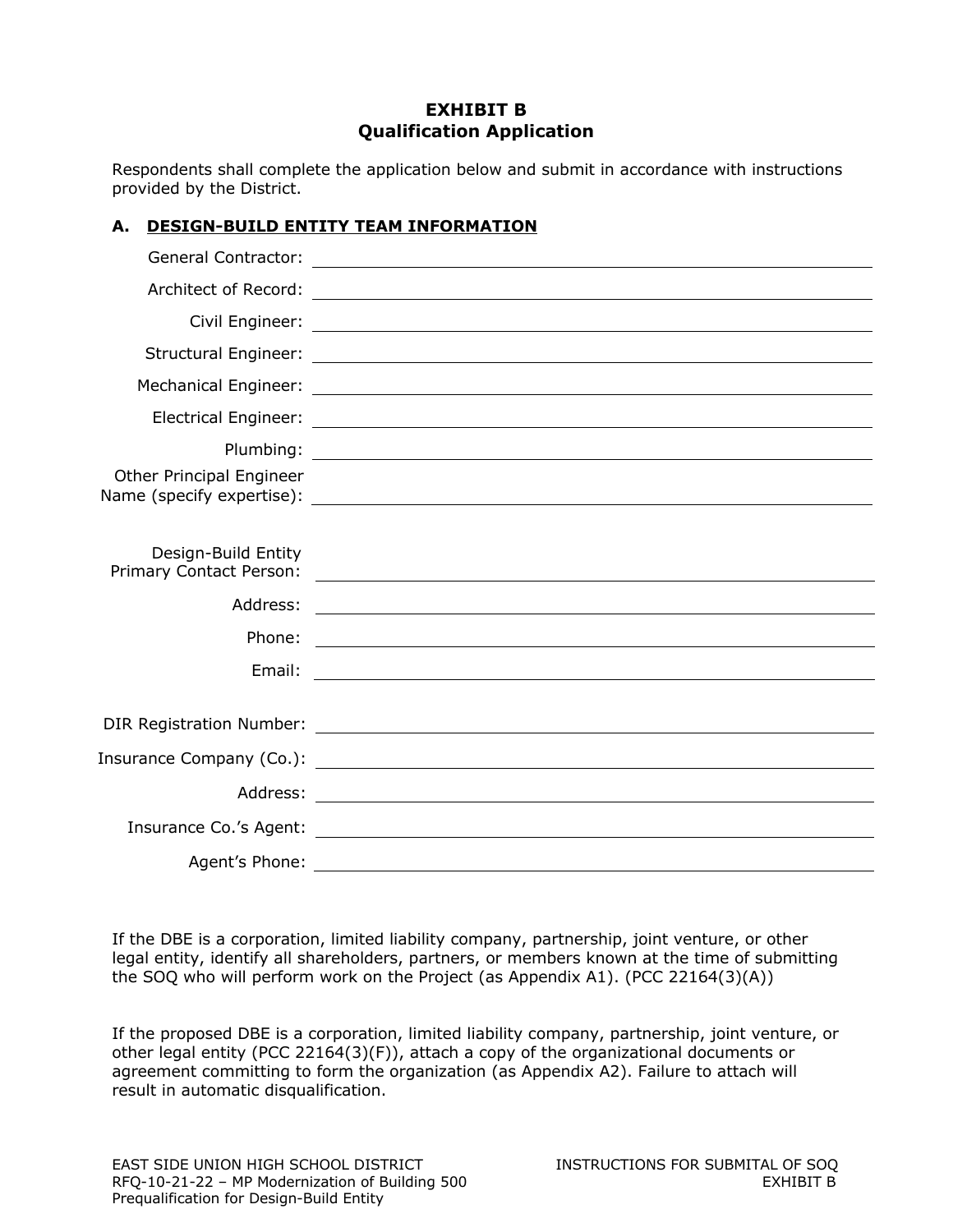## **B. GENERAL CONTRACTOR INFORMATION**

| <b>Company Name</b>                                       |                                                                                                                        |
|-----------------------------------------------------------|------------------------------------------------------------------------------------------------------------------------|
| (as it appears on license):                               | <u> 1989 - Johann Stoff, fransk politik (d. 1989)</u>                                                                  |
| Date of formation/incorporation:                          | <u> 1989 - Johann Barn, mars ann an t-Amhain an t-Amhain an t-Amhain an t-Amhain an t-Amhain an t-Amhain an t-Amh</u>  |
| State of formation/incorporation:                         |                                                                                                                        |
| Address:<br><b>Contractor DIR Registration</b><br>Number: | <u> 1989 - Johann Stoff, deutscher Stoffen und der Stoffen und der Stoffen und der Stoffen und der Stoffen und der</u> |
| Contractor License Number:                                | <u> 1980 - Johann Stoff, deutscher Stoffen und der Stoffen und der Stoffen und der Stoffen und der Stoffen und de</u>  |
| License Classification:                                   |                                                                                                                        |
| License Expiration Date:                                  | <u> 1980 - Johann Stoff, deutscher Stoffen und der Stoffen und der Stoffen und der Stoffen und der Stoffen und de</u>  |
| <b>Type of Firm:</b><br>Corporation<br>Joint Venture      | Partnership<br>Sole Proprietorship<br>Other:<br>LLC                                                                    |
| <b>Contact Person:</b>                                    |                                                                                                                        |
| Title:                                                    | and the control of the control of the control of the control of the control of the control of the control of the       |
| Phone:                                                    |                                                                                                                        |
| Email:                                                    |                                                                                                                        |
| follows:                                                  | If Company is a sole proprietor or partnership, identify Owner(s) of Company as                                        |
| Name:                                                     |                                                                                                                        |
| Position:                                                 |                                                                                                                        |
| Years with Company:                                       |                                                                                                                        |
| Percentage of Ownership:                                  |                                                                                                                        |
|                                                           | [General Contractor Information continue on next page]                                                                 |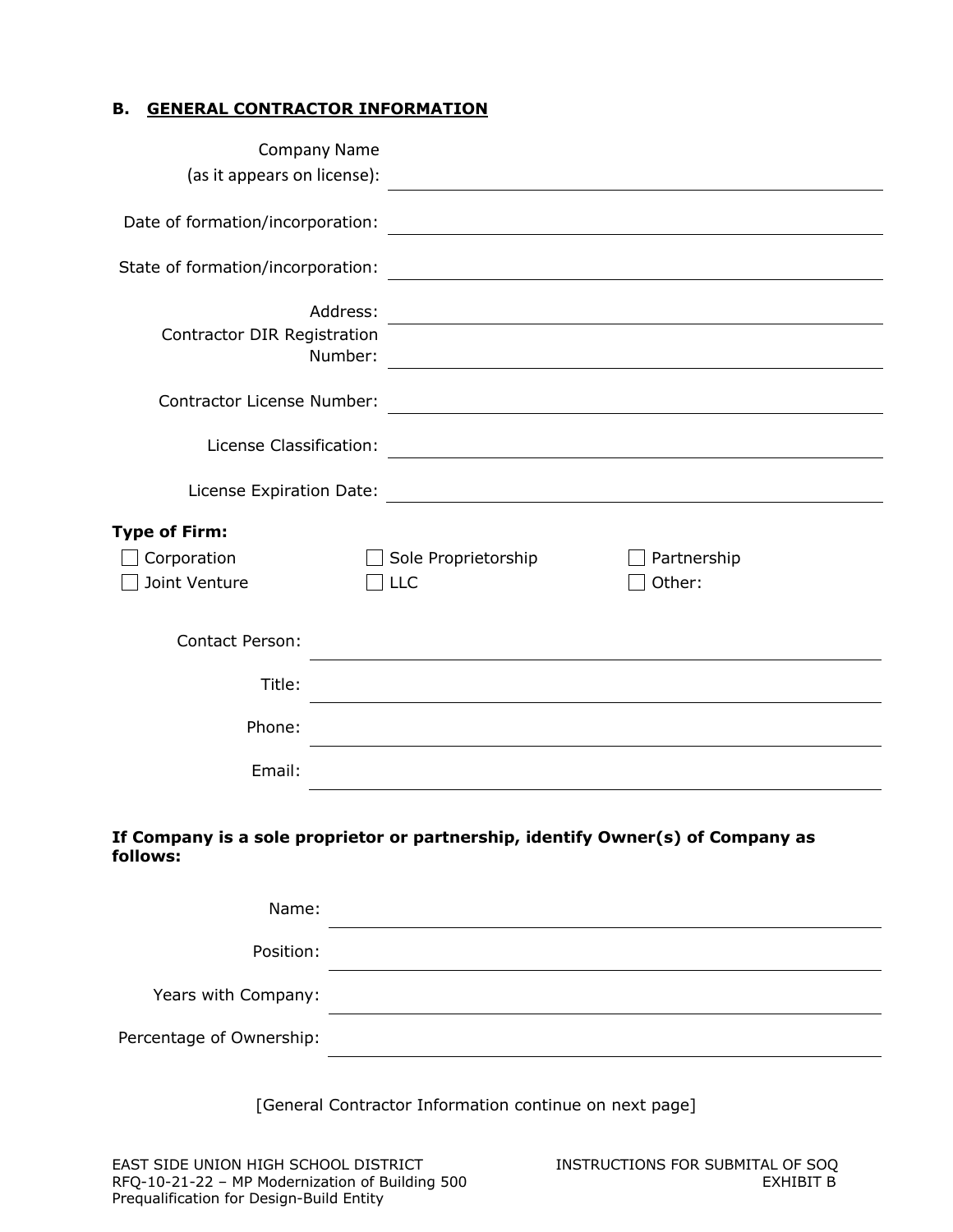(General Contractor Information Continued)

| Contractor's Bonding<br>Co./Surety: |  |
|-------------------------------------|--|
| Address:                            |  |
| Surety Agent:                       |  |
| Agent's Phone:                      |  |
| Co.'s Bonding Capacity:             |  |

1. Has there been a change in the Company's Surety within the last three (3) years?

| $\Box$ YES $\Box$ NO | If yes, please identify other sureties and provide explanation on a |
|----------------------|---------------------------------------------------------------------|
|                      | separate page.                                                      |
|                      | [Reference as B1]                                                   |

2. Has there been a change in ownership of the Company within the last three (3) years?

 $\Box$  **YES**  $\Box$  **NO** If yes, please provide explanation on a separate page. [Reference as B2]

\***NOTE**: A publicly-traded corporation is not required to answer this question.

3. Has the Company changed names or license number in the past five (5) years?

**YES NO** If yes, please provide explanation, including reason for the change on a separate page. [Reference as B3]

4. Has any owner, Contractor State License Board qualifier, or corporate officer operated as a contractor under any name or license number (not listed above) in the last five (5) years?

 $\Box$  **YES**  $\Box$  **NO** If yes, please provide explanation on a separate page. [Reference as B4]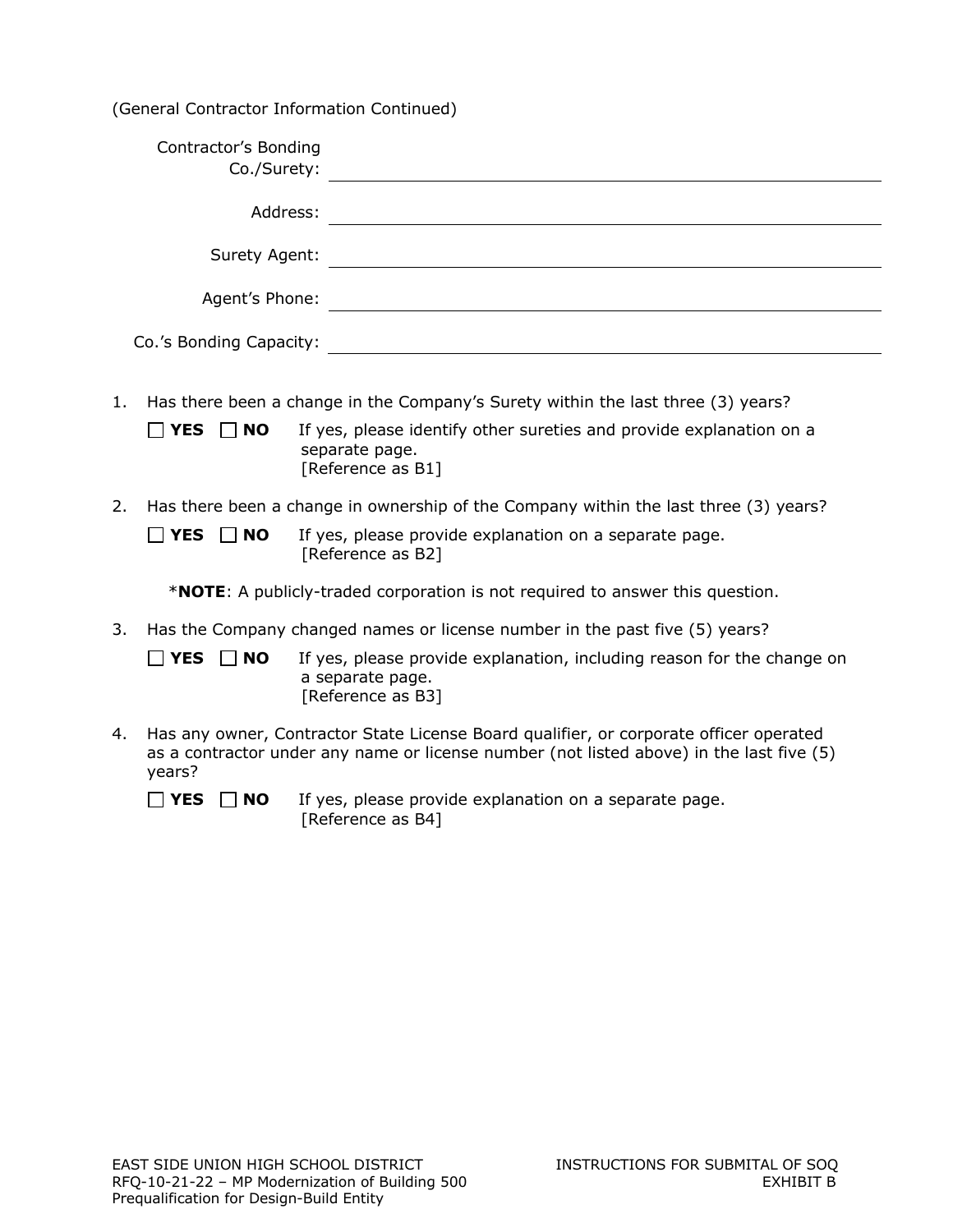## **C. ARCHITECT OF RECORD INFORMATION**

| Company Name<br>(as it appears on license): | <u> 1989 - Andrea Station Barbara, amerikan per</u>                                                                               |
|---------------------------------------------|-----------------------------------------------------------------------------------------------------------------------------------|
| Date of formation/incorporation:            |                                                                                                                                   |
| State of formation/incorporation:           | <u> 1980 - Johann Stoff, deutscher Stoff, der Stoff, der Stoff, der Stoff, der Stoff, der Stoff, der Stoff, der S</u>             |
|                                             | Address:<br><u> 1980 - Johann Stoff, deutscher Stoffen und der Stoffen und der Stoffen und der Stoffen und der Stoffen und de</u> |
| <b>Type of Firm:</b>                        |                                                                                                                                   |
| Corporation                                 | Sole Proprietorship<br>Partnership                                                                                                |
| Joint Venture                               | Other:<br><b>LLC</b>                                                                                                              |
| Contact Person:                             |                                                                                                                                   |
| Title:                                      |                                                                                                                                   |
| Phone:                                      |                                                                                                                                   |
| Email:                                      | and the control of the control of the control of the control of the control of the control of the control of the                  |
| follows:                                    | If Company is a sole proprietor or partnership, identify Owner(s) of Company as                                                   |
| Name:                                       |                                                                                                                                   |
| Position:                                   |                                                                                                                                   |
| Years with Company:                         |                                                                                                                                   |
| Percentage of Ownership:                    |                                                                                                                                   |
| Insurance Co.:                              |                                                                                                                                   |
| Address:                                    |                                                                                                                                   |
| Insurance Co.'s Agent:                      |                                                                                                                                   |
| Agent's Phone:                              |                                                                                                                                   |

[Architect of Record Information continue on next page]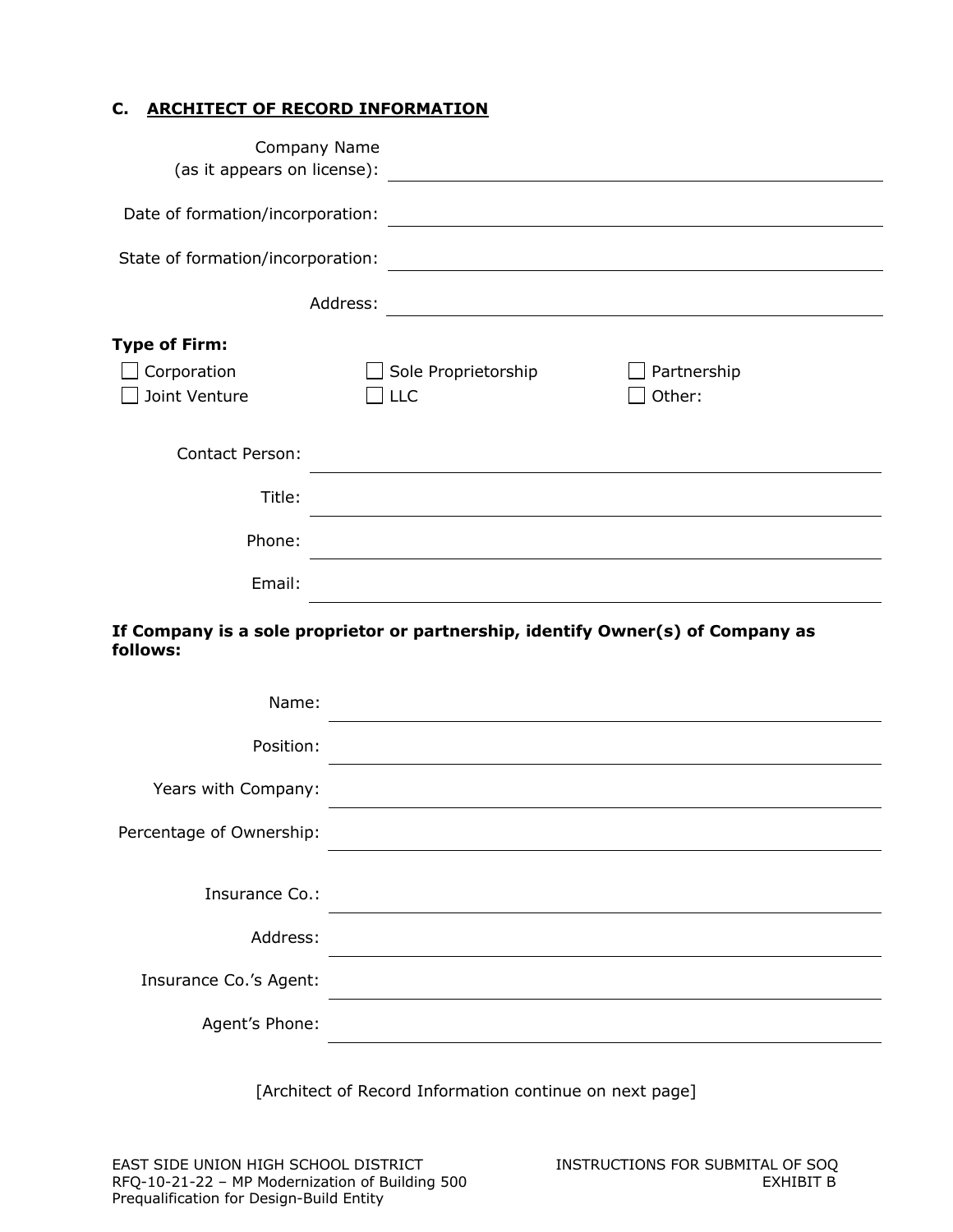(Architect of Record Information Continued)

- 1. Has there been a change in ownership of the Company within the last three (3) years?
	- $\Box$  **YES**  $\Box$  **NO** If yes, please provide explanation on a separate page. [Reference as C1]
		- \***NOTE**: A publicly-traded corporation is not required to answer this question.
- 2. Has the Company changed names in the past five (5) years?
	- $\Box$  **YES**  $\Box$  **NO** If yes, please provide explanation, including reason for the change on a separate page. [Reference as C2]
- 3. Has any owner or corporate officer operated worked for any other architectural firm in the last five (5) years?
	- $\Box$  **YES**  $\Box$  **NO** If yes, please provide explanation on a separate page. [Reference as C3]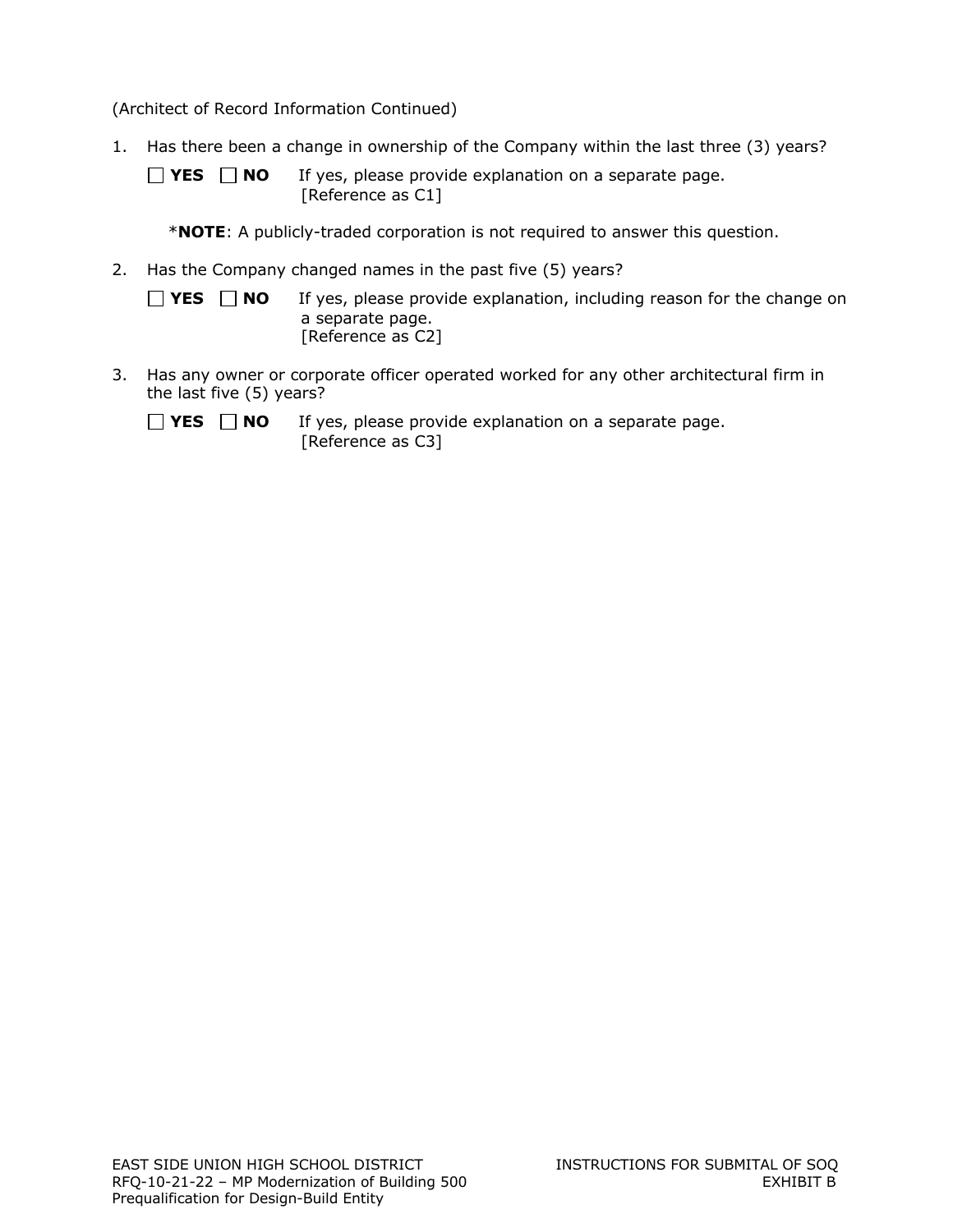### **D. CIVIL ENGINEER INFORMATION**

| (as it appears on license):       | Company Name<br><u> 1989 - Johann Barnett, fransk politiker (d. 1989)</u>       |                                                                                                                       |
|-----------------------------------|---------------------------------------------------------------------------------|-----------------------------------------------------------------------------------------------------------------------|
| Date of formation/incorporation:  |                                                                                 |                                                                                                                       |
| State of formation/incorporation: |                                                                                 |                                                                                                                       |
|                                   | Address:                                                                        |                                                                                                                       |
| License Number:                   |                                                                                 | <u> 1989 - Johann Harry Harry Harry Harry Harry Harry Harry Harry Harry Harry Harry Harry Harry Harry Harry Harry</u> |
| <b>Type of Firm:</b>              |                                                                                 |                                                                                                                       |
| Corporation                       | Sole Proprietorship                                                             | Partnership                                                                                                           |
| Joint Venture                     | <b>LLC</b>                                                                      | Other:                                                                                                                |
| <b>Contact Person:</b>            |                                                                                 |                                                                                                                       |
| Title:                            |                                                                                 |                                                                                                                       |
| Phone:                            |                                                                                 |                                                                                                                       |
| Email:                            |                                                                                 |                                                                                                                       |
| follows:                          | If Company is a sole proprietor or partnership, identify Owner(s) of Company as |                                                                                                                       |

| Name:                    |  |
|--------------------------|--|
| Position:                |  |
| Years with Company:      |  |
| Percentage of Ownership: |  |
|                          |  |
| Insurance Co.:           |  |
| Address:                 |  |
| Insurance Co.'s Agent:   |  |
| Agent's Phone:           |  |

[Civil Engineer Information continue on next page]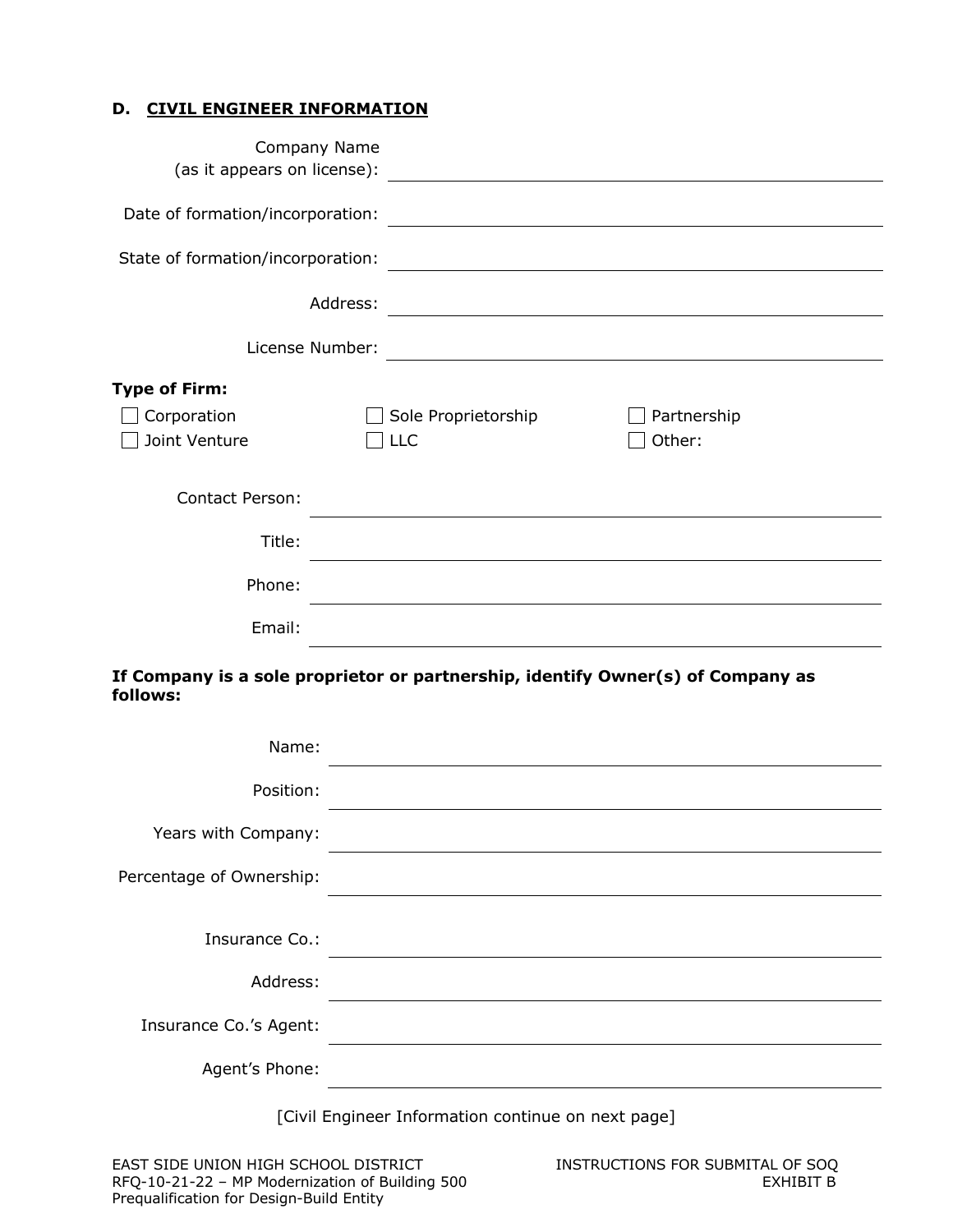(Civil Engineer Information Continued)

- 1. Has there been a change in ownership of the Company within the last three (3) years?
	- **YES NO** If yes, please provide explanation on a separate page. [Reference as D1]
		- \***NOTE**: A publicly-traded corporation is not required to answer this question.
- 2. Has the Company changed names or license number in the past five (5) years?
	- $\Box$  **YES**  $\Box$  **NO** If yes, please provide explanation, including reason for the change on a separate page. [Reference as D2]
- 3. Has any owner or corporate officer operated worked for any other civil engineering firm in the last five (5) years?
	- $\Box$  **YES**  $\Box$  **NO** If yes, please provide explanation on a separate page. [Reference as D3]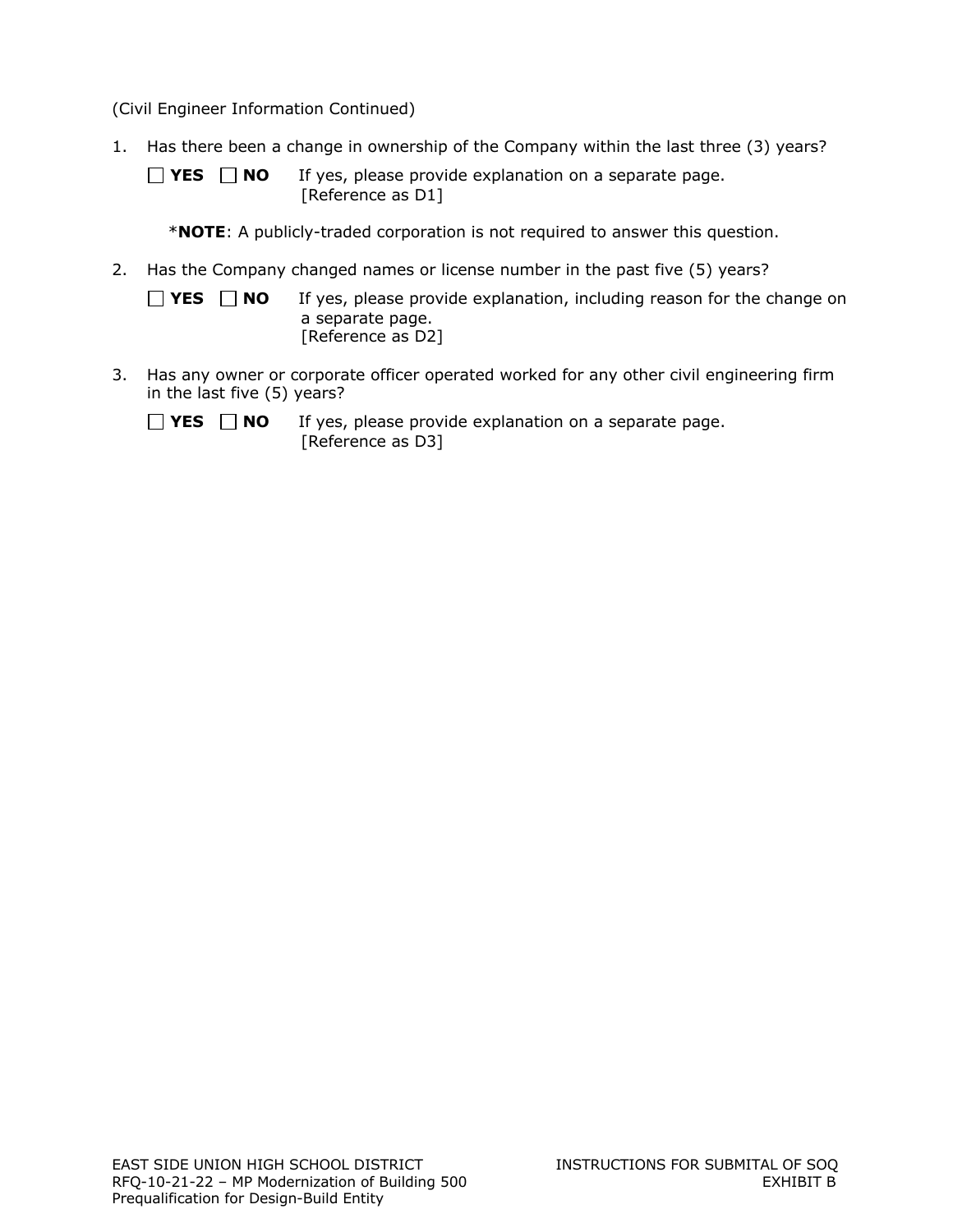## **E. STRUCTURAL ENGINEER INFORMATION**

| Company Name<br>(as it appears on license):          | <u> 1989 - John Stein, Amerikaansk politiker (</u>                              |
|------------------------------------------------------|---------------------------------------------------------------------------------|
| Date of formation/incorporation:                     |                                                                                 |
| State of formation/incorporation:                    |                                                                                 |
| Address:                                             |                                                                                 |
| License Number:                                      |                                                                                 |
| <b>Type of Firm:</b><br>Corporation<br>Joint Venture | Sole Proprietorship<br>Partnership<br>Other:<br><b>LLC</b>                      |
| <b>Contact Person:</b>                               |                                                                                 |
| Title:                                               |                                                                                 |
| Phone:                                               |                                                                                 |
| Email:                                               |                                                                                 |
| follows:                                             | If Company is a sole proprietor or partnership, identify Owner(s) of Company as |
| Name:                                                |                                                                                 |
| Position:                                            |                                                                                 |

| Years with Company: |  |
|---------------------|--|
|                     |  |

Percentage of Ownership: Insurance Co.: Address: Insurance Co.'s Agent: Agent's Phone:

[Structural Engineer Information continue on next page]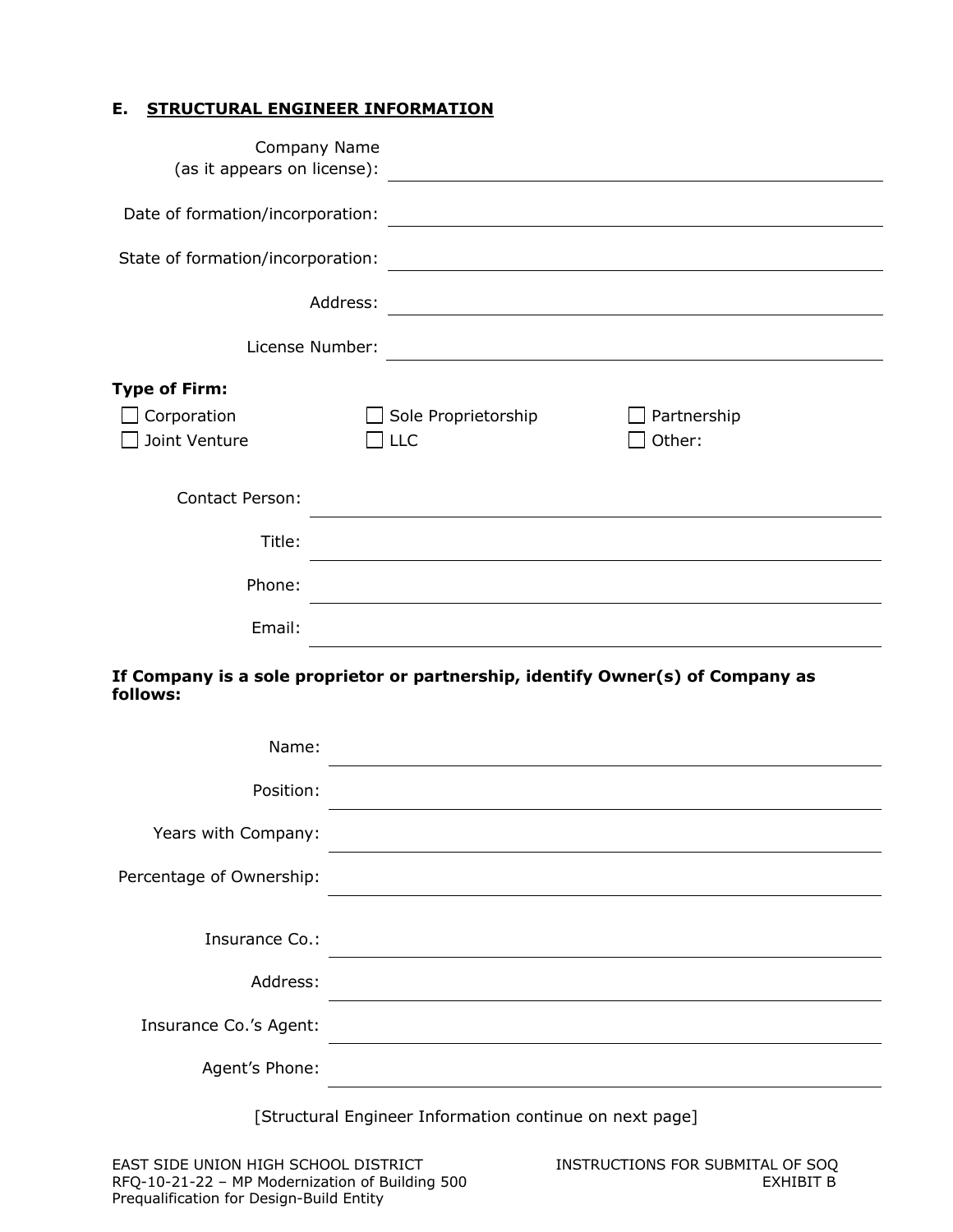(Structural Engineer Information Continued)

- 1. Has there been a change in ownership of the Company within the last three (3) years?
	- **YES NO** If yes, please provide explanation on a separate page. [Reference as E1]
		- \***NOTE**: A publicly-traded corporation is not required to answer this question.
- 2. Has the Company changed names or license number in the past five (5) years?
	- $\Box$  **YES**  $\Box$  **NO** If yes, please provide explanation, including reason for the change on a separate page. [Reference as E2]
- 3. Has any owner or corporate officer operated worked for any other structural engineering firm in the last five (5) years?
	- $\Box$  **YES**  $\Box$  **NO** If yes, please provide explanation on a separate page. [Reference as E3]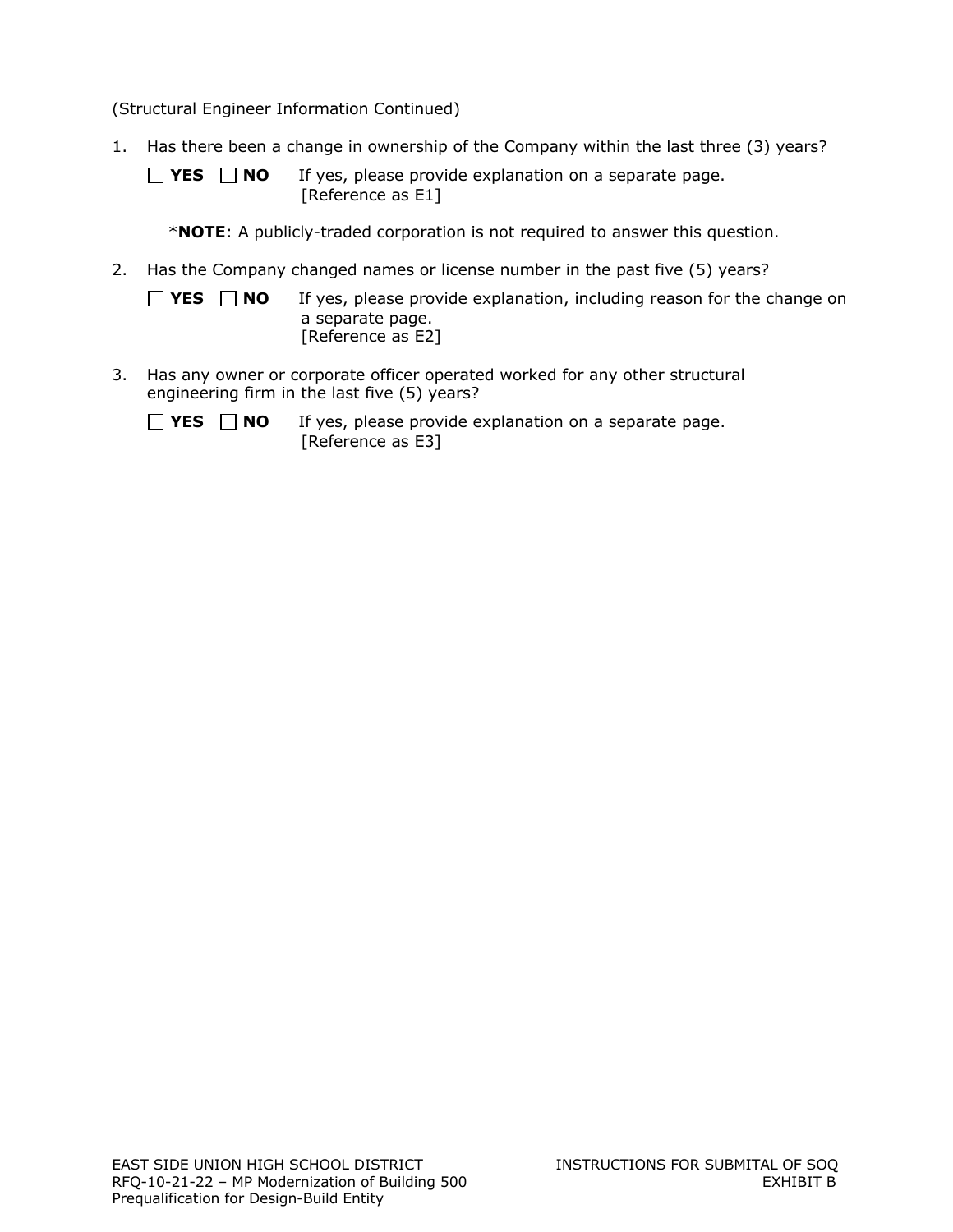## **F. MECHANICAL ENGINEER INFORMATION**

| Company Name<br>(as it appears on license):          | <u> 1989 - John Stein, Amerikaansk politiker (</u>                                                                     |  |
|------------------------------------------------------|------------------------------------------------------------------------------------------------------------------------|--|
| Date of formation/incorporation:                     | <u> 1989 - Johann Stoff, deutscher Stoffen und der Stoffen und der Stoffen und der Stoffen und der Stoffen und de</u>  |  |
| State of formation/incorporation:                    | <u> 1989 - Johann Stoff, deutscher Stoffen und der Stoffen und der Stoffen und der Stoffen und der Stoffen und der</u> |  |
| Address:                                             | <u> 1980 - Johann Barbara, martxa alemaniar amerikan a</u>                                                             |  |
| License Number:                                      |                                                                                                                        |  |
| <b>Type of Firm:</b><br>Corporation<br>Joint Venture | Sole Proprietorship<br>Partnership<br>Other:<br>$\perp$ LLC                                                            |  |
| <b>Contact Person:</b>                               |                                                                                                                        |  |
| Title:                                               |                                                                                                                        |  |
| Phone:                                               |                                                                                                                        |  |
| Email:                                               |                                                                                                                        |  |
| follows:                                             | If Company is a sole proprietor or partnership, identify Owner(s) of Company as                                        |  |
| Name:                                                |                                                                                                                        |  |

| Position:                |  |
|--------------------------|--|
| Years with Company:      |  |
| Percentage of Ownership: |  |
|                          |  |
| Insurance Co.:           |  |
| Address:                 |  |
| Insurance Co.'s Agent:   |  |
| Agent's Phone:           |  |

[Mechanical Engineer Information continue on next page]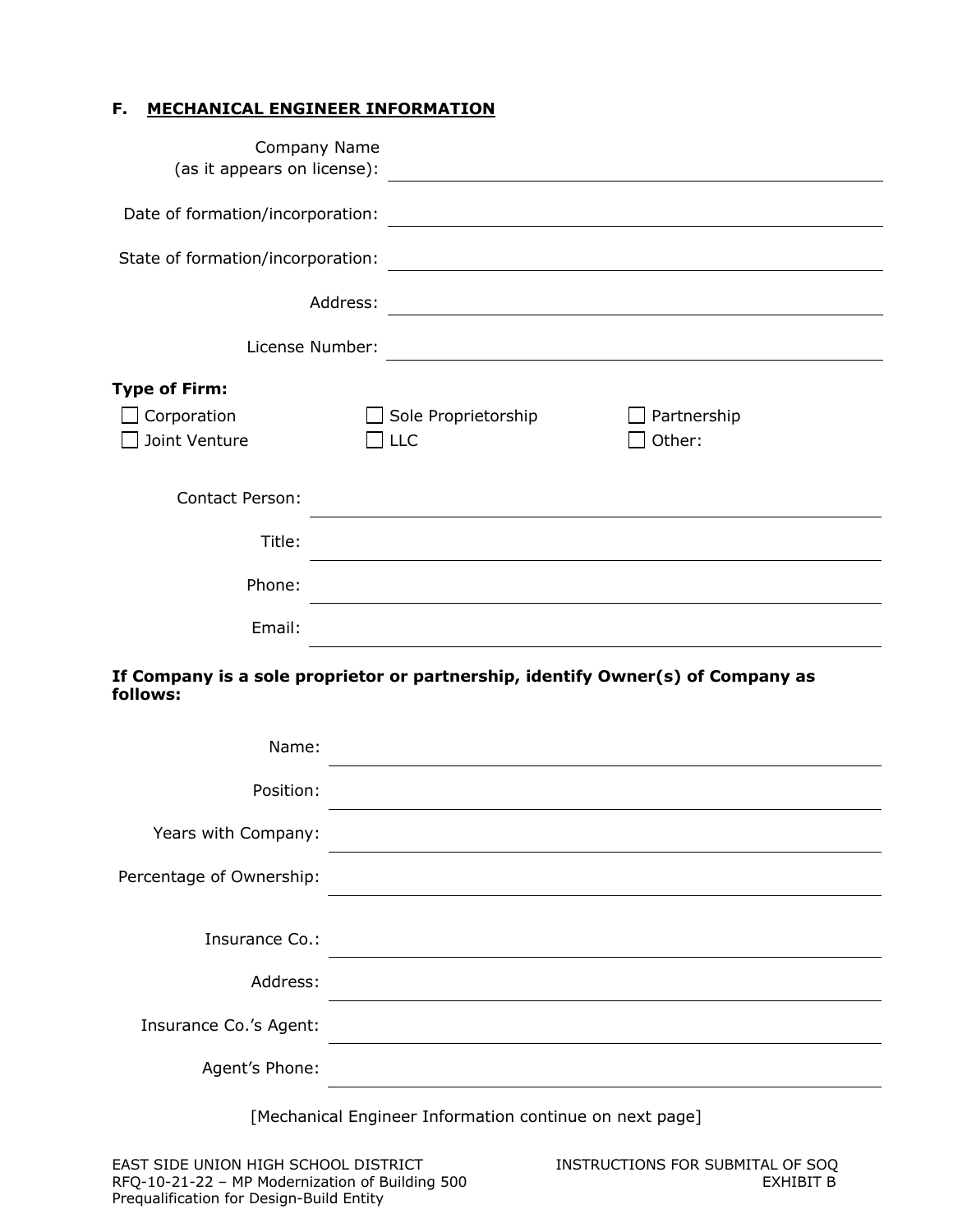(Mechanical Engineer Information Continued)

- 1. Has there been a change in ownership of the Company within the last three (3) years?
	- **YES NO** If yes, please provide explanation on a separate page. [Reference as F1]
		- \***NOTE**: A publicly-traded corporation is not required to answer this question.
- 2. Has the Company changed names or license number in the past five (5) years?
	- $\Box$  **YES**  $\Box$  **NO** If yes, please provide explanation, including reason for the change on a separate page. [Reference as F2]
- 3. Has any owner or corporate officer operated worked for any other mechanical engineering firm in the last five (5) years?
	- $\Box$  **YES**  $\Box$  **NO** If yes, please provide explanation on a separate page. [Reference as F3]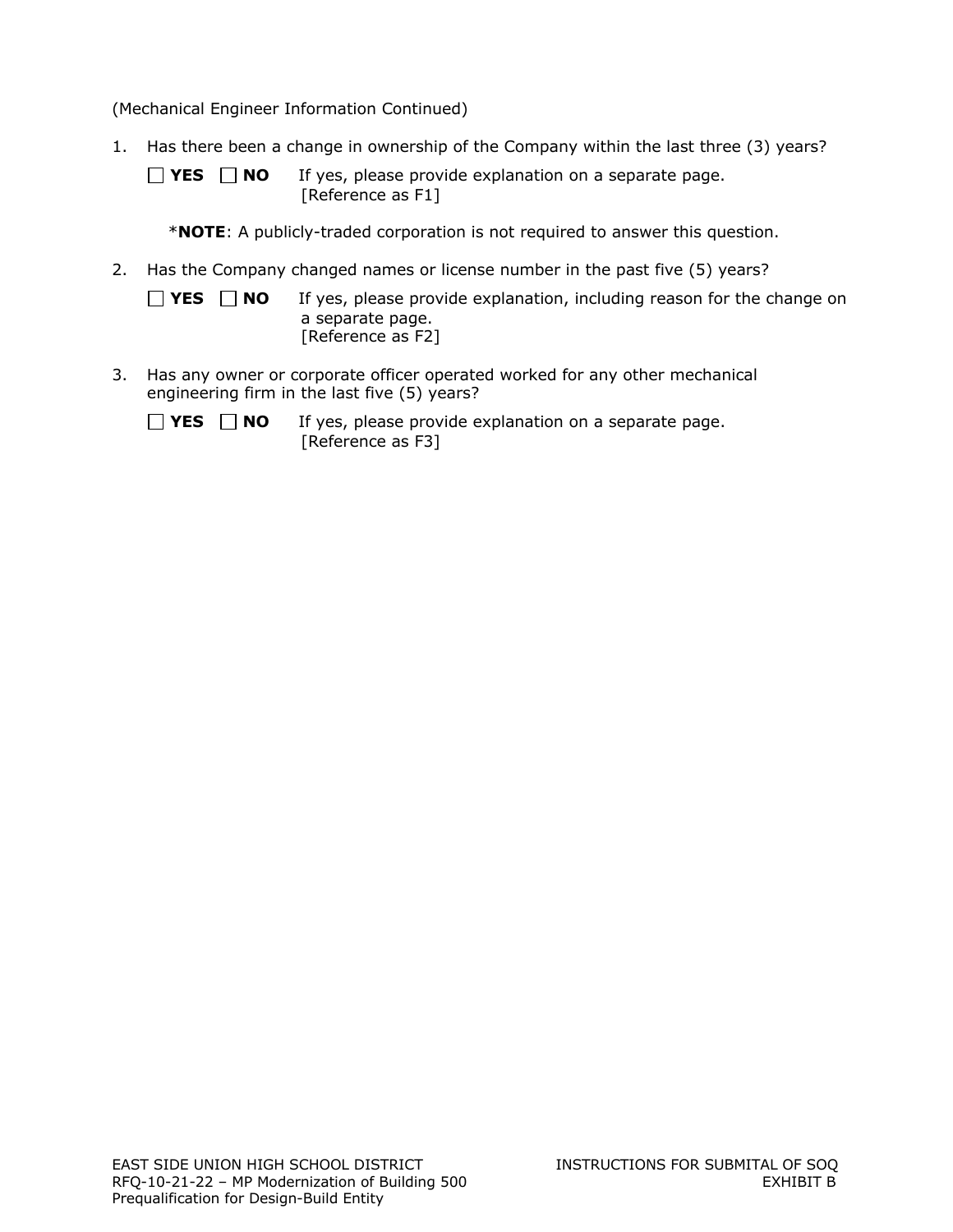## **G. ELECTRICAL ENGINEER INFORMATION**

| (as it appears on license):                          | Company Name                                                                                                     |                                                                                                                  |
|------------------------------------------------------|------------------------------------------------------------------------------------------------------------------|------------------------------------------------------------------------------------------------------------------|
|                                                      |                                                                                                                  |                                                                                                                  |
| State of formation/incorporation:                    |                                                                                                                  |                                                                                                                  |
|                                                      | Address:                                                                                                         |                                                                                                                  |
|                                                      | License Number:                                                                                                  | <u> 1989 - Johann Stein, mars an deus Amerikaansk kommunister (</u>                                              |
| <b>Type of Firm:</b><br>Corporation<br>Joint Venture | Sole Proprietorship<br><b>LLC</b>                                                                                | Partnership<br>$\Box$ Other:                                                                                     |
| <b>Contact Person:</b>                               |                                                                                                                  |                                                                                                                  |
| Title:                                               |                                                                                                                  |                                                                                                                  |
| Phone:                                               | and the control of the control of the control of the control of the control of the control of the control of the |                                                                                                                  |
| Email:                                               |                                                                                                                  | and the control of the control of the control of the control of the control of the control of the control of the |
| follows:                                             | If Company is a sole proprietor or partnership, identify Owner(s) of Company as                                  |                                                                                                                  |
| Name:                                                |                                                                                                                  |                                                                                                                  |

| $I$ va $II$              |  |
|--------------------------|--|
| Position:                |  |
| Years with Company:      |  |
| Percentage of Ownership: |  |
|                          |  |
| Insurance Co.:           |  |
| Address:                 |  |
| Insurance Co.'s Agent:   |  |
| Agent's Phone:           |  |
|                          |  |

[Electrical Engineer Information continue on next page]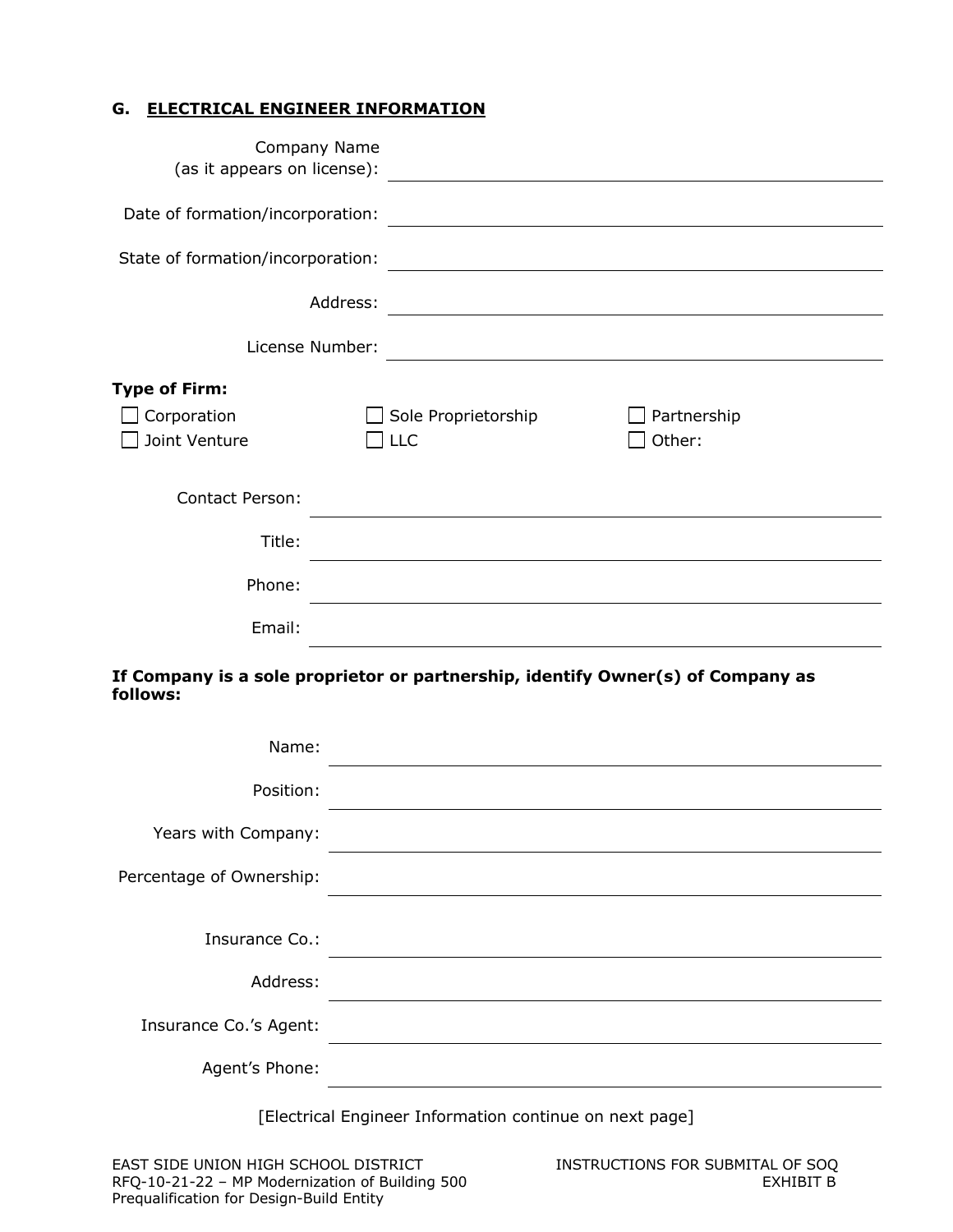(Electrical Engineer Information Continued)

- 1. Has there been a change in ownership of the Company within the last three (3) years?
	- **YES NO** If yes, please provide explanation on a separate page. [Reference as G1]
		- \***NOTE**: A publicly-traded corporation is not required to answer this question.
- 2. Has the Company changed names or license number in the past five (5) years?
	- $\Box$  **YES**  $\Box$  **NO** If yes, please provide explanation, including reason for the change on a separate page. [Reference as G2]
- 3. Has any owner or corporate officer operated worked for any other electrical engineering firm in the last five (5) years?
	- $\Box$  **YES**  $\Box$  **NO** If yes, please provide explanation on a separate page. [Reference as G3]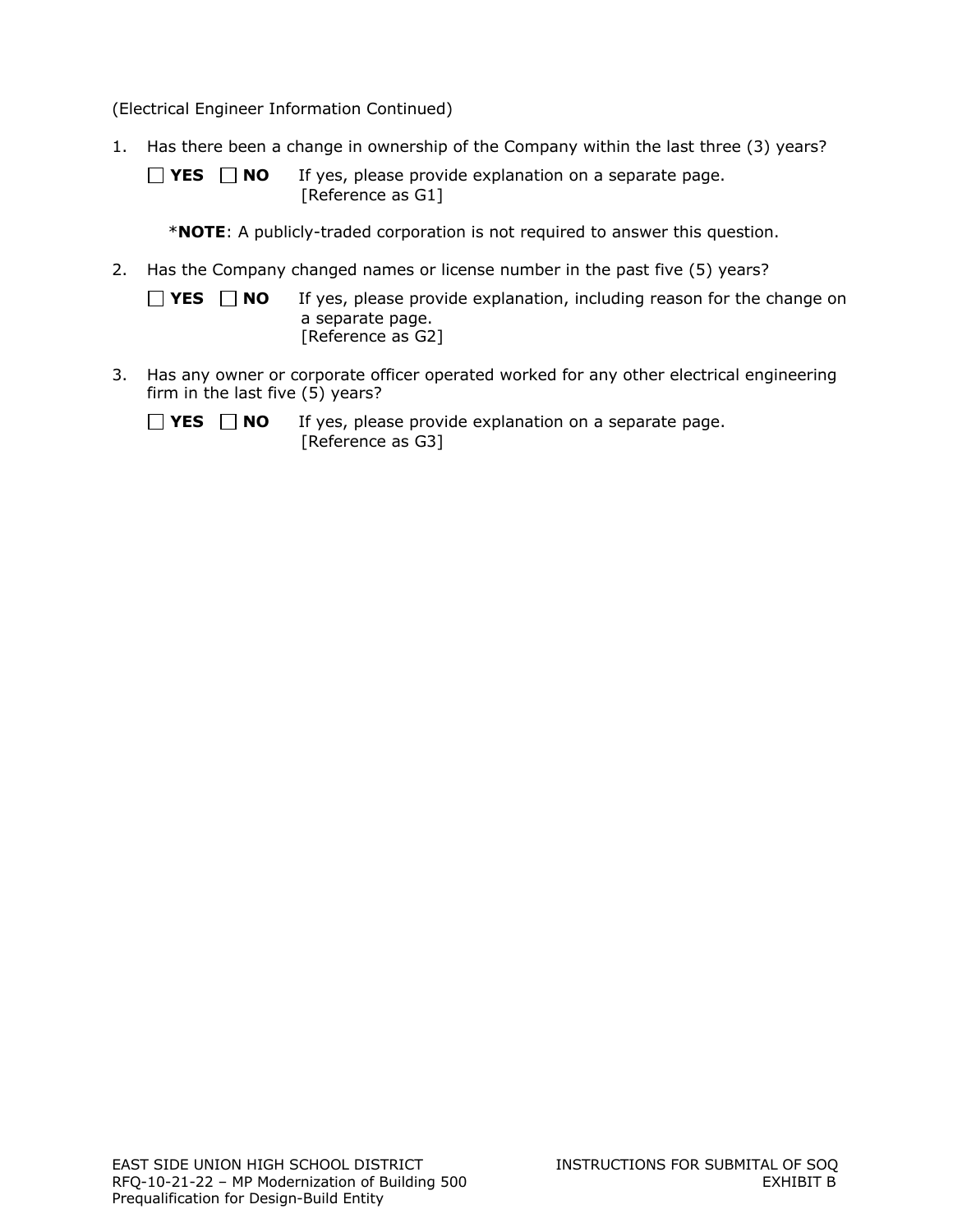#### **H. PLUMBING INFORMATION**

| (as it appears on license):       | Company Name                                                                                                          | <u> 1989 - Andrea State Barbara, amerikan personal di sebagai personal di sebagai personal di sebagai personal d</u>  |
|-----------------------------------|-----------------------------------------------------------------------------------------------------------------------|-----------------------------------------------------------------------------------------------------------------------|
| Date of formation/incorporation:  |                                                                                                                       | <u> 1989 - Johann John Stein, markin fyrstu og fyrstu og fyrstu og fyrstu og fyrstu og fyrstu og fyrstu og fyrst</u>  |
| State of formation/incorporation: |                                                                                                                       |                                                                                                                       |
|                                   | Address:                                                                                                              | <u> 1989 - Johann Stoff, deutscher Stoffen und der Stoffen und der Stoffen und der Stoffen und der Stoffen und de</u> |
|                                   | License Number:                                                                                                       | <u> 1980 - John Stein, Amerikaansk politiker (* 1918)</u>                                                             |
| <b>Type of Firm:</b>              |                                                                                                                       |                                                                                                                       |
| Corporation<br>Joint Venture      | Sole Proprietorship<br>$\sqcap$ LLC                                                                                   | Partnership<br>Other:                                                                                                 |
| <b>Contact Person:</b>            |                                                                                                                       |                                                                                                                       |
| Title:                            |                                                                                                                       |                                                                                                                       |
| Phone:                            | <u> 1989 - Johann Stoff, amerikansk politiker (* 1908)</u>                                                            |                                                                                                                       |
| Email:                            | <u> 1980 - Johann Barbara, martin amerikan basar dan berasal dalam basa dalam basar dalam basar dalam basar dalam</u> |                                                                                                                       |
| follows:                          | If Company is a sole proprietor or partnership, identify Owner(s) of Company as                                       |                                                                                                                       |
| Name:                             |                                                                                                                       |                                                                                                                       |

[Plumbing Information continue on next page]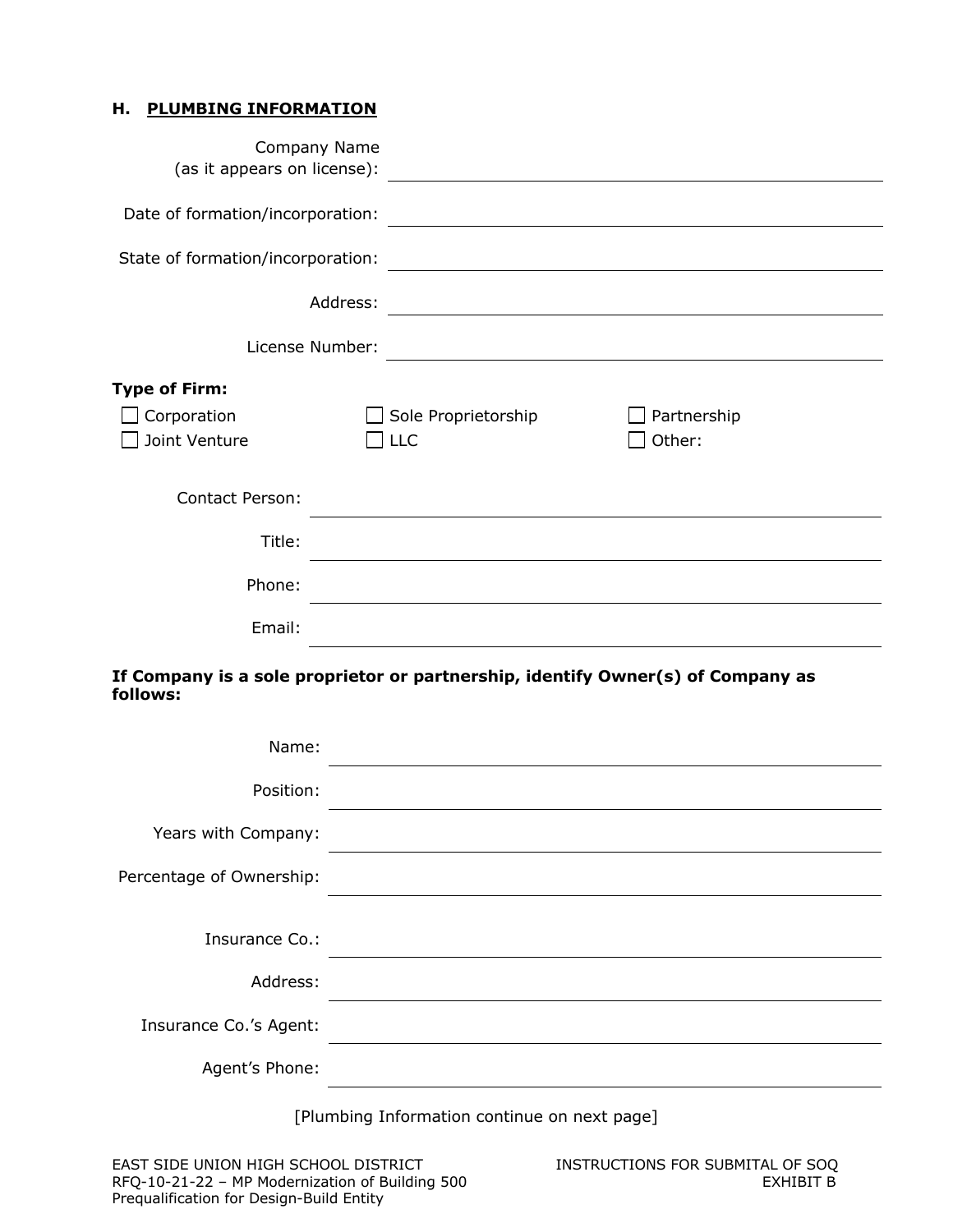(Plumbing Information Continued)

- 1. Has there been a change in ownership of the Company within the last three (3) years?
	- **YES NO** If yes, please provide explanation on a separate page. [Reference as H1]
		- \***NOTE**: A publicly-traded corporation is not required to answer this question.
- 2. Has the Company changed names or license number in the past five (5) years?
	- $\Box$  **YES**  $\Box$  **NO** If yes, please provide explanation, including reason for the change on a separate page. [Reference as H2]
- 3. Has any owner or corporate officer operated worked for any other plumbing firm in the last five (5) years?
	- $\Box$  **YES**  $\Box$  **NO** If yes, please provide explanation on a separate page. [Reference as H3]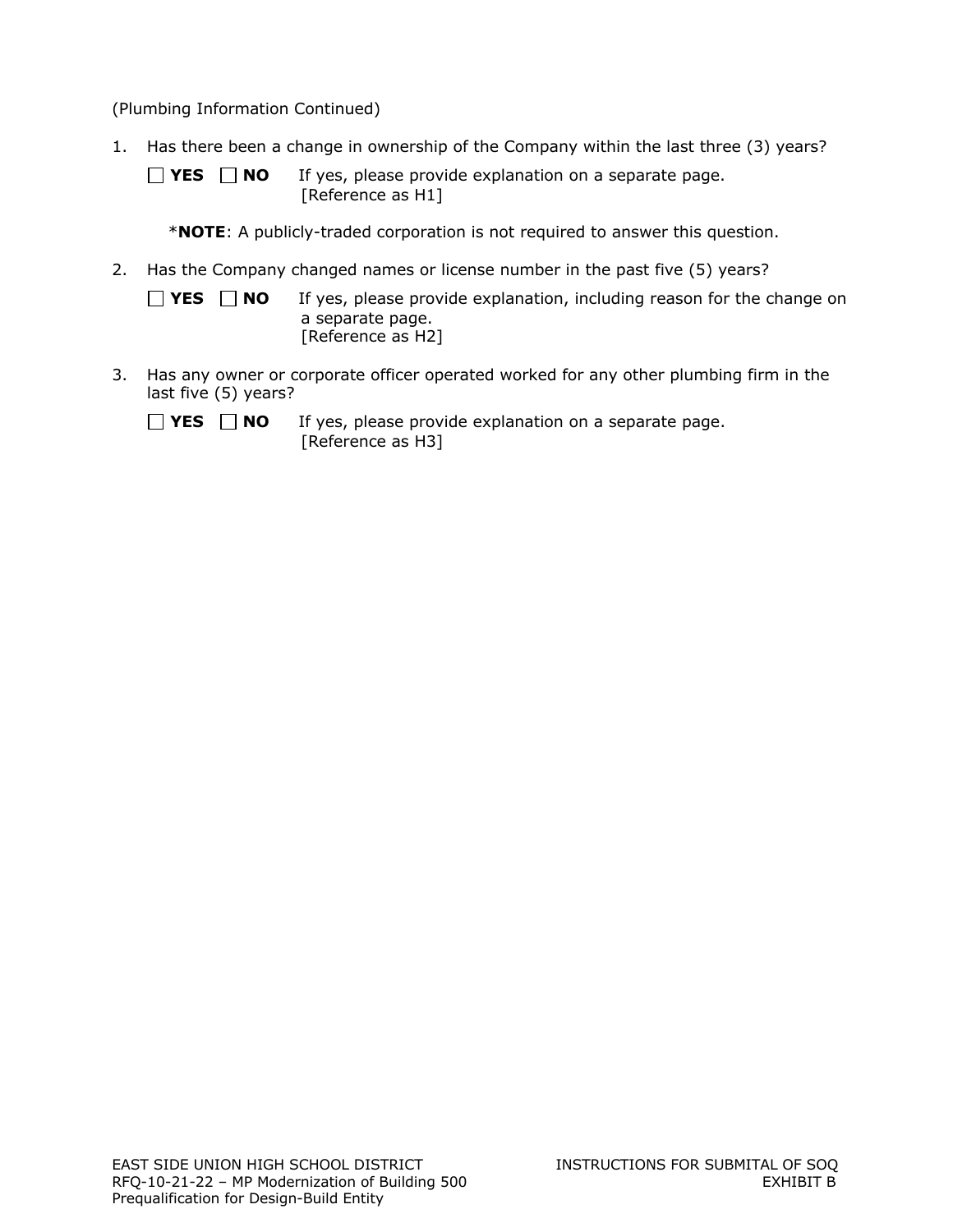## **I. OTHER PRINCIPAL ENGINEER INFORMATION (IF APPLICABLE)**

| Company Name<br>(as it appears on license): |                                                                                                                      |
|---------------------------------------------|----------------------------------------------------------------------------------------------------------------------|
| Date of formation/incorporation:            | <u> 1989 - Johann Barn, mars ann an t-Amhain Aonaich an t-Aonaich an t-Aonaich ann an t-Aonaich ann an t-Aonaich</u> |
| State of formation/incorporation:           | <u> 1980 - Johann Barn, fransk politik (d. 1980)</u>                                                                 |
| Address:                                    | <u> 1980 - Johann Barnett, fransk politik (f. 1980)</u>                                                              |
| License Number:                             |                                                                                                                      |
|                                             | Engineering Discipline: 2008 2009 2010 2020 2031 2032 2040 2051 2052 2053 2054 2055 2056 2057 2058 2059 2059 20      |
| <b>Type of Firm:</b>                        |                                                                                                                      |
| Corporation<br>Joint Venture                | Sole Proprietorship<br>Partnership<br>Other:<br>$ $ LLC                                                              |
| <b>Contact Person:</b>                      |                                                                                                                      |
| Title:                                      |                                                                                                                      |
| Phone:                                      |                                                                                                                      |
| Email:                                      |                                                                                                                      |
| follows:                                    | If Company is a sole proprietor or partnership, identify Owner(s) of Company as                                      |
| Name:                                       |                                                                                                                      |
| Position:                                   |                                                                                                                      |
| Years with Company:                         |                                                                                                                      |
| Percentage of Ownership:                    |                                                                                                                      |
| Insurance Co.:                              |                                                                                                                      |
| Address:                                    |                                                                                                                      |
| Insurance Co.'s Agent:                      |                                                                                                                      |
| Agent's Phone:                              |                                                                                                                      |
| EAST SIDE UNION HIGH SCHOOL DISTRICT        | [Other Principal Engineer Information continue on next page]<br>INSTRUCTIONS FOR SUBMITAL OF SOQ                     |

Prequalification for Design-Build Entity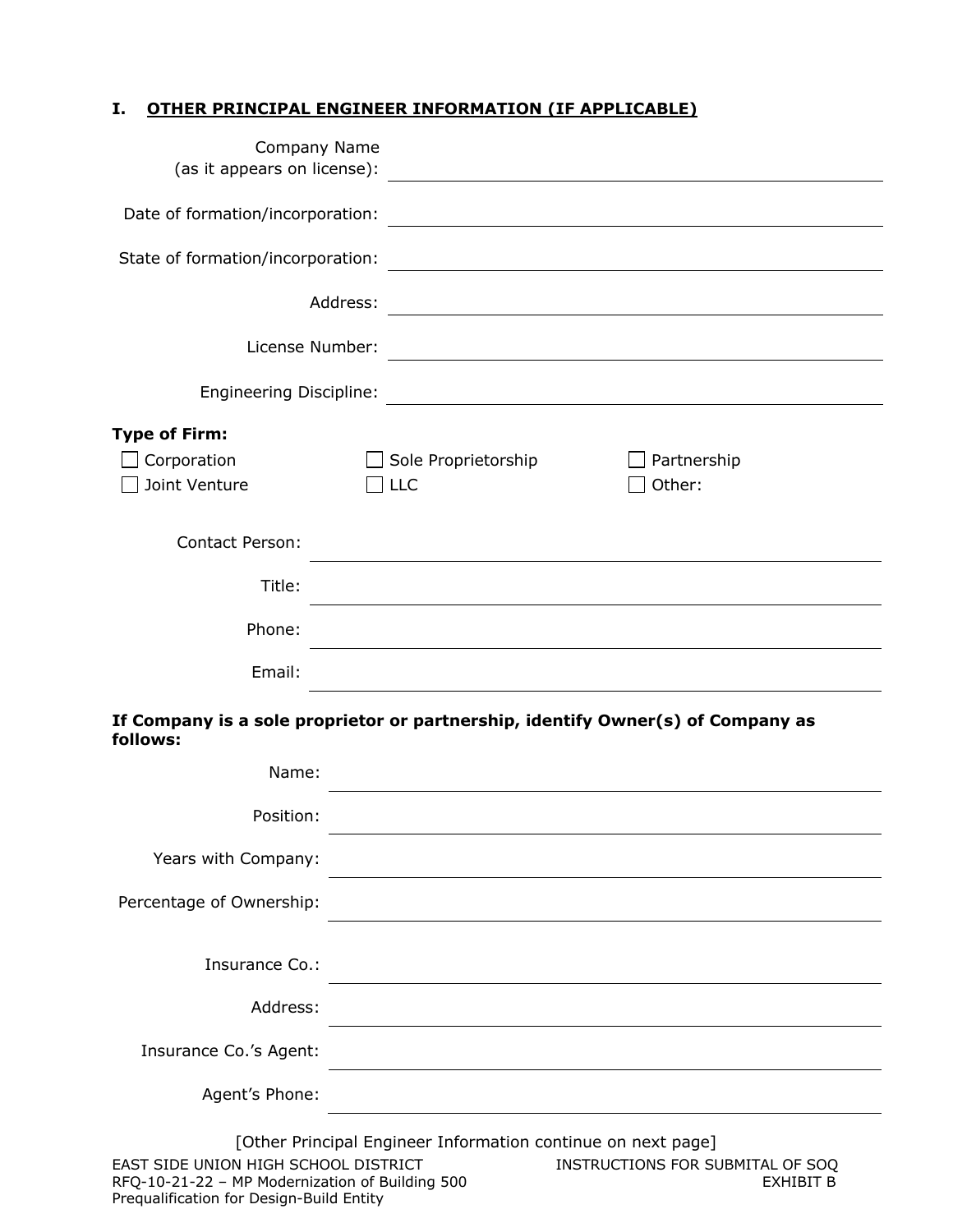(Other Principal Engineer Information Continued)

1. Has there been a change in ownership of the Company within the last three (3) years?

 $\Box$  **YES**  $\Box$  **NO** If yes, please provide explanation on a separate page. [Reference as I1]

\***NOTE**: A publicly-traded corporation is not required to answer this question.

2. Has the Company changed names or license number in the past five (5) years?

| $\Box$ YES $\Box$ NO | If yes, please provide explanation, including reason for the change on |
|----------------------|------------------------------------------------------------------------|
|                      | a separate page.                                                       |
|                      | [Reference as I2]                                                      |

3. Has any owner or corporate officer operated worked for any other engineering firm in the last five (5) years?

 $\Box$  **YES**  $\Box$  **NO** If yes, please provide explanation on a separate page. [Reference as I3]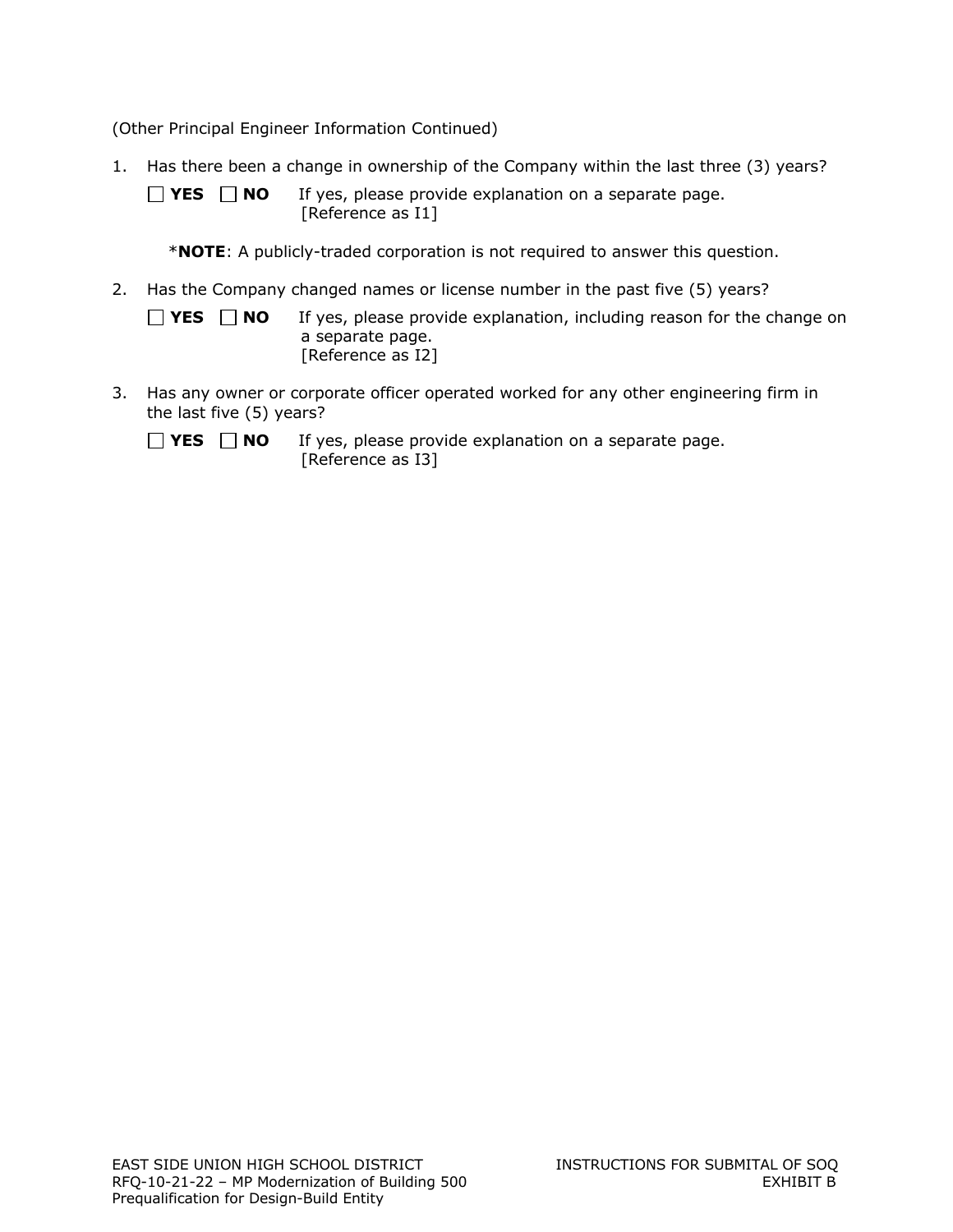## **J. PASS/FAIL QUESTIONNAIRE**

| 1. Does Architect possess a valid and current California professional<br>license for the services for which Architect will be responsible?                                                                                                              | <b>YES</b>  | <b>NO</b> |
|---------------------------------------------------------------------------------------------------------------------------------------------------------------------------------------------------------------------------------------------------------|-------------|-----------|
| 2. Does each Principal Engineer (Structural, Civil, Mechanical, Electrical,<br>Plumbing, and Acoustical (if applicable)) possess a valid and current<br>California professional license for the services for which the Engineer will<br>be responsible? | <b>YES</b>  | <b>NO</b> |
| 3. Does Architect have a current Workers' Compensation Insurance<br>policy as required by the Labor Code or is legally self-insured pursuant<br>to Labor Code section 3700 et. seq.?                                                                    | <b>YES</b>  | <b>NO</b> |
| 4. Does each Engineer have a current Workers' Compensation Insurance<br>policy as required by the Labor Code or is legally self-insured pursuant<br>to Labor Code section 3700 et. Seq.?                                                                | <b>YES</b>  | <b>NO</b> |
| 5. Does Contractor know and understand its obligations regarding the<br>employment of apprentices on public works projects and intends to<br>comply with such requirements?                                                                             | <b>YES</b>  | <b>NO</b> |
| 6. Is the Design-Build Entity's surety (and Contractor's surety, if<br>Contractor is not the Design-Build Entity) admitted by the State of<br>California Department of Insurance to do business in the State of<br>California?                          | <b>YES</b>  | <b>NO</b> |
| 7. Is the Design-Build Entity's surety (and Contractor's surety, if<br>Contractor is not the Design-Build Entity) listed in the current edition of<br>the United States Department of the Treasury's listing of approved<br>sureties?                   | <b>YES</b>  | <b>NO</b> |
| 8. Does the Design-Build Entity's surety (and Contractor's surety, if<br>Contractor is not the Design-Build Entity) possess a Bests' rating of no<br>less than (A-) Level VII?                                                                          | <b>YES</b>  | <b>NO</b> |
| 9. Has the Architect's license been revoked at any time in the last five<br>years?                                                                                                                                                                      | $\vert$ YES | <b>NO</b> |
| 10. Has any Engineer's (Structural, Civil, Mechanical, Electrical,<br>Plumbing, and Acoustical (if applicable) license been revoked at any<br>time in the last five years?                                                                              | <b>YES</b>  | <b>NO</b> |

[Pass/Fail Questionnaire continue on next page]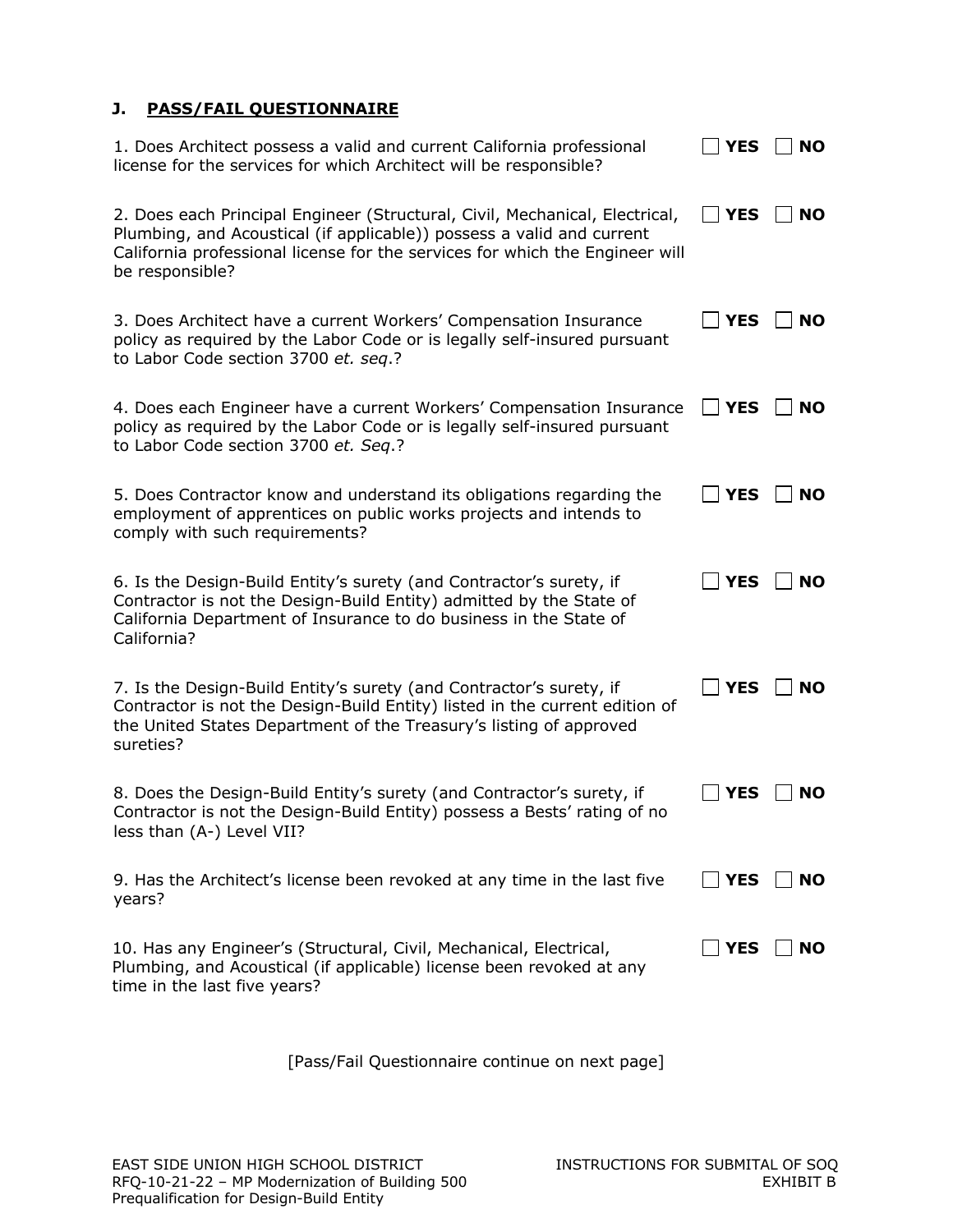(Pass/Fail Questionnaire Continued)

| 11. Has Contractor been "default terminated" by an owner (other than<br>for convenience) or its surety has completed or paid for completion of a<br>contract within the last five years?                                                                                                                                                                     | <b>YES</b> | <b>NO</b> |
|--------------------------------------------------------------------------------------------------------------------------------------------------------------------------------------------------------------------------------------------------------------------------------------------------------------------------------------------------------------|------------|-----------|
| 12. Has Contractor been deemed ineligible to bid on or be awarded any<br>local, state or federal public works contract, or to perform as a general<br>contractor or subcontractor on any such public works contract, pursuant<br>to either Labor Code section 1777.1 or Labor Code section 1777.7 or<br>any other local, state or federal law or regulation? | $\Box$ YES | NO.       |
| 13. Is the Contractor, the Architect, or any Principal Engineer<br>(Structural, Civil, Mechanical, Electrical, Plumbing, and Acoustical<br>(if applicable)) currently the debtor in a bankruptcy case?                                                                                                                                                       | <b>YES</b> | <b>NO</b> |

#### **In order to pass, Respondent must answer "yes" to questions 1-8, and answer "no" to questions 9-13**